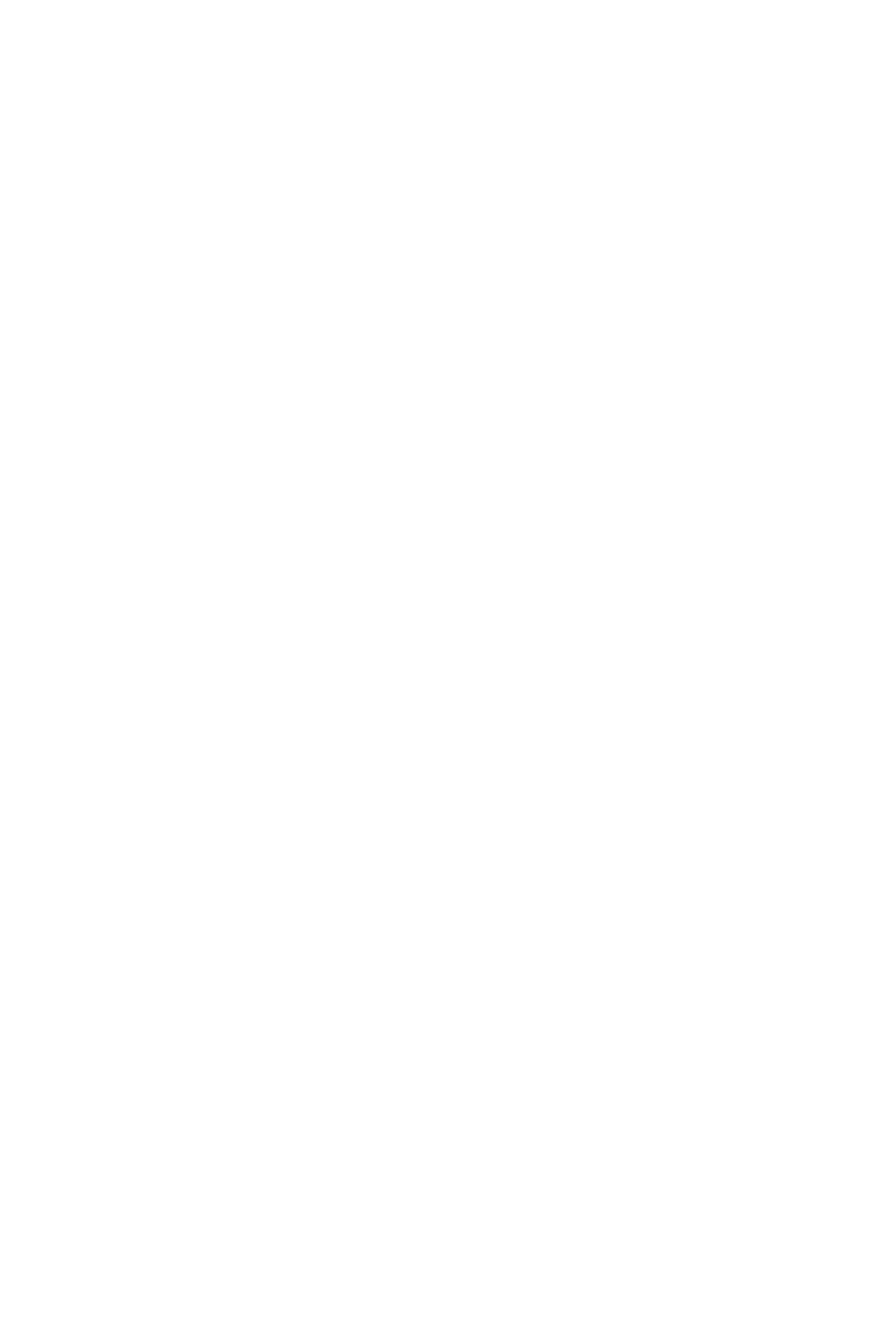# **Rethinking Greater Central Asia: American and Western Stakes in the Region and How to Advance Them**

**S. Frederick Starr**

**© Central Asia-Caucasus Institute & Silk Road Studies Program –** A Joint Transatlantic Research and Policy Center American Foreign Policy Council, 509 C St NE, Washington D.C. Institute for Security and Development Policy, V. Finnbodavägen 2, Stockholm-Nacka, Sweden www.silkroadstudies.org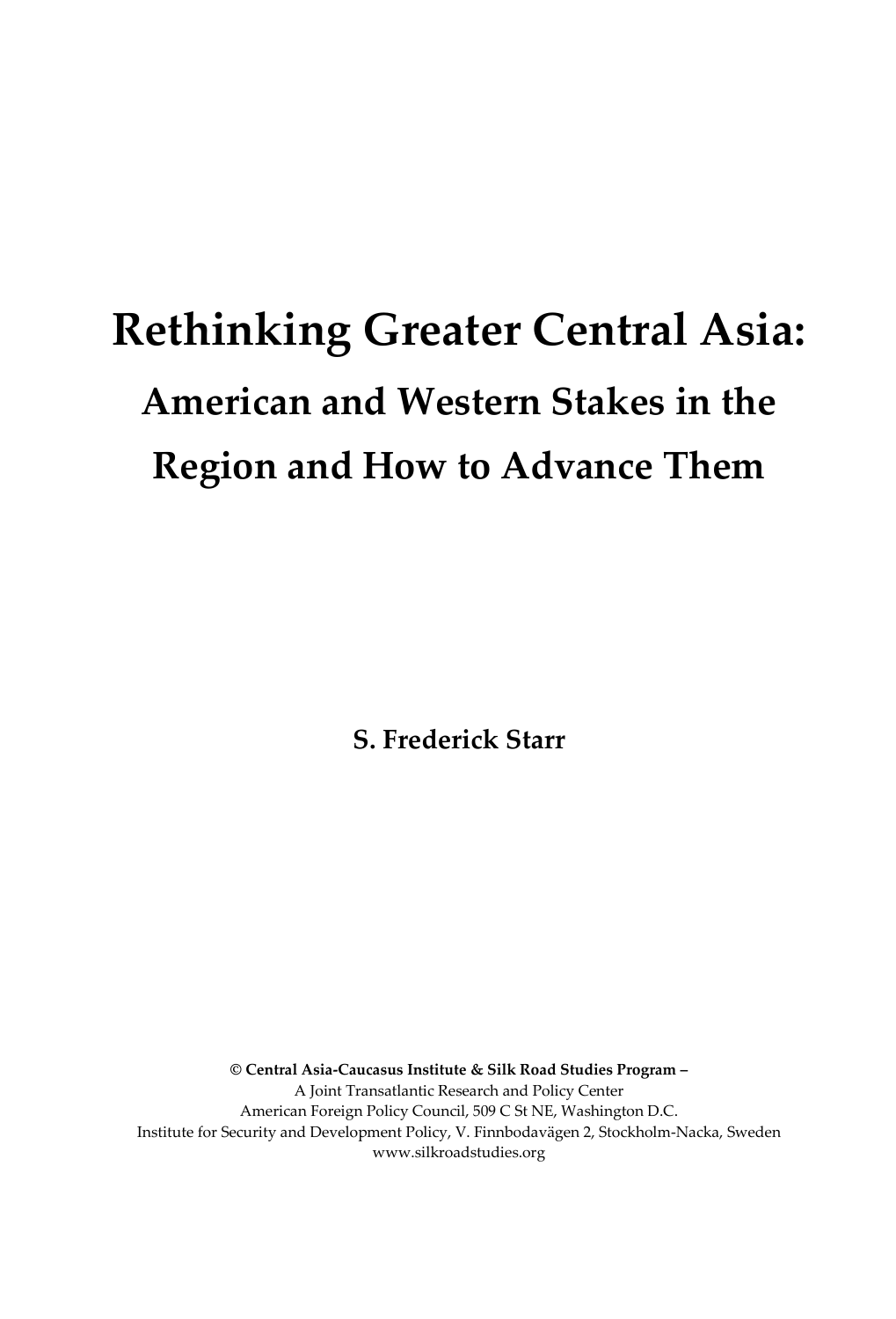"**Rethinking Greater Central Asia: American and Western Stakes in the Region and How to Advance Them**" is a *Silk Road Paper* published by the Central Asia-Caucasus Institute and Silk Road Studies Program, Joint Center. The Silk Road Papers Series is the Occasional Paper series of the Joint Center, which addresses topical and timely subjects. The Joint Center is a transatlantic independent and non-profit research and policy center. It has offices in Washington and Stockholm and is affiliated with the American Foreign Policy Council and the Institute for Security and Development Policy. It is the first institution of its kind in Europe and North America, and is firmly established as a leading research and policy center, serving a large and diverse community of analysts, scholars, policy-watchers, business leaders, and journalists. The Joint Center is at the forefront of research on issues of conflict, security, and development in the region. Through its applied research, publications, research cooperation, public lectures, and seminars, it functions as a focal point for academic, policy, and public discussion regarding the region.

**© Central Asia-Caucasus Institute and Silk Road Studies Program, 2022** ISBN: 978-91-88551-32-0

Printed in Lithuania

Distributed in North America by: Central Asia-Caucasus Institute American Foreign Policy Council 509 C St NE, Washington DC 20002 E-mail: info@silkroadstudies.org

Distributed in Europe by: The Silk Road Studies Program Institute for Security and Development Policy Västra Finnbodavägen 2, SE-13130 Stockholm-Nacka E-mail: info@silkroadstudies.org

Editorial correspondence should be addressed to the European offices of the Joint Center (preferably by e-mail.)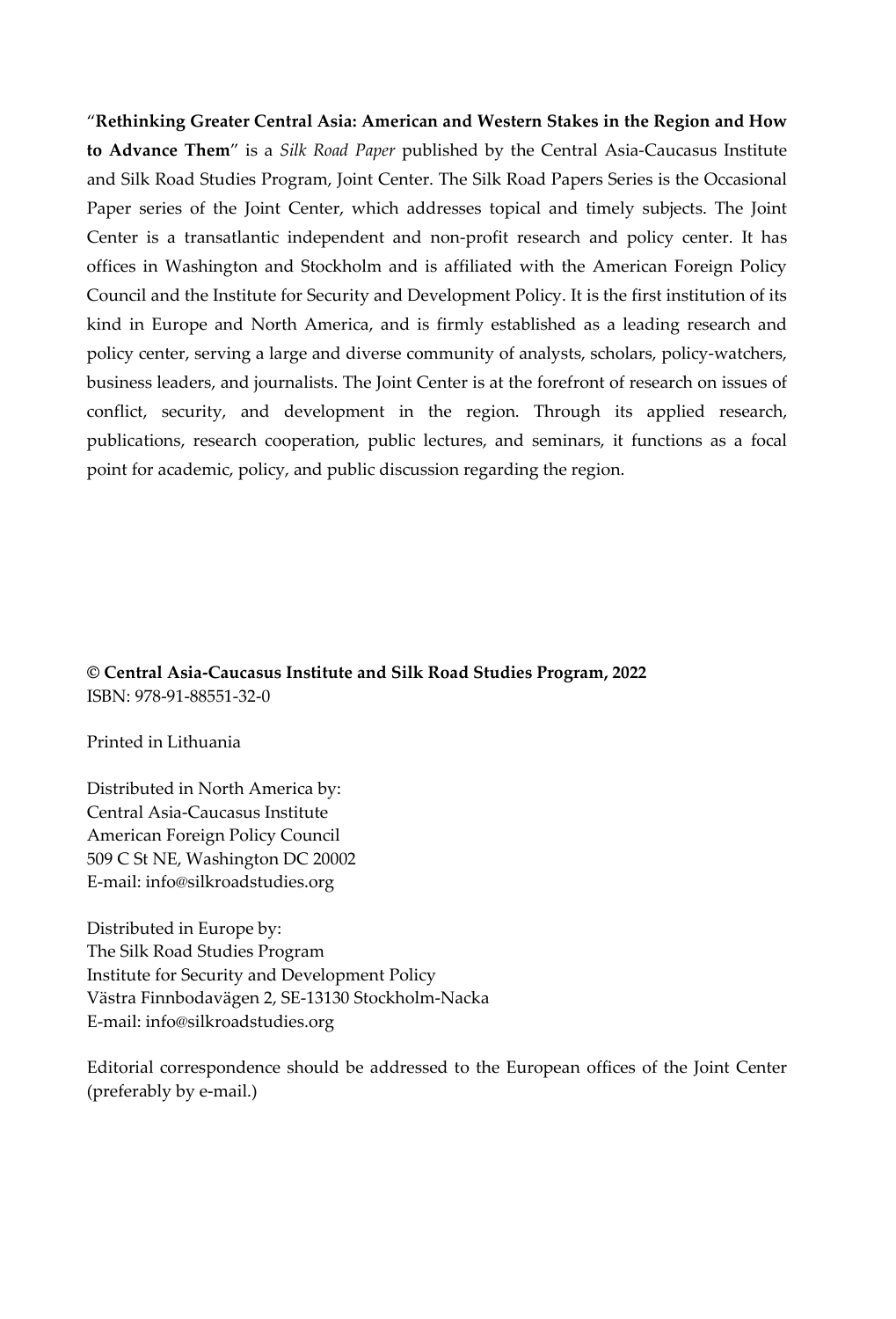## **Contents**

| Alternatives to Afghanistan as the Region's Transport Hub 18            |
|-------------------------------------------------------------------------|
|                                                                         |
| Afghanistan's Neighbors Pick Up the Pieces of Trans-Afghan Transport    |
| Is the Revival of Central Asia's Direct Transport Route Through         |
| A Collaborative Role for the United States and Europe and a Strategy to |
|                                                                         |
|                                                                         |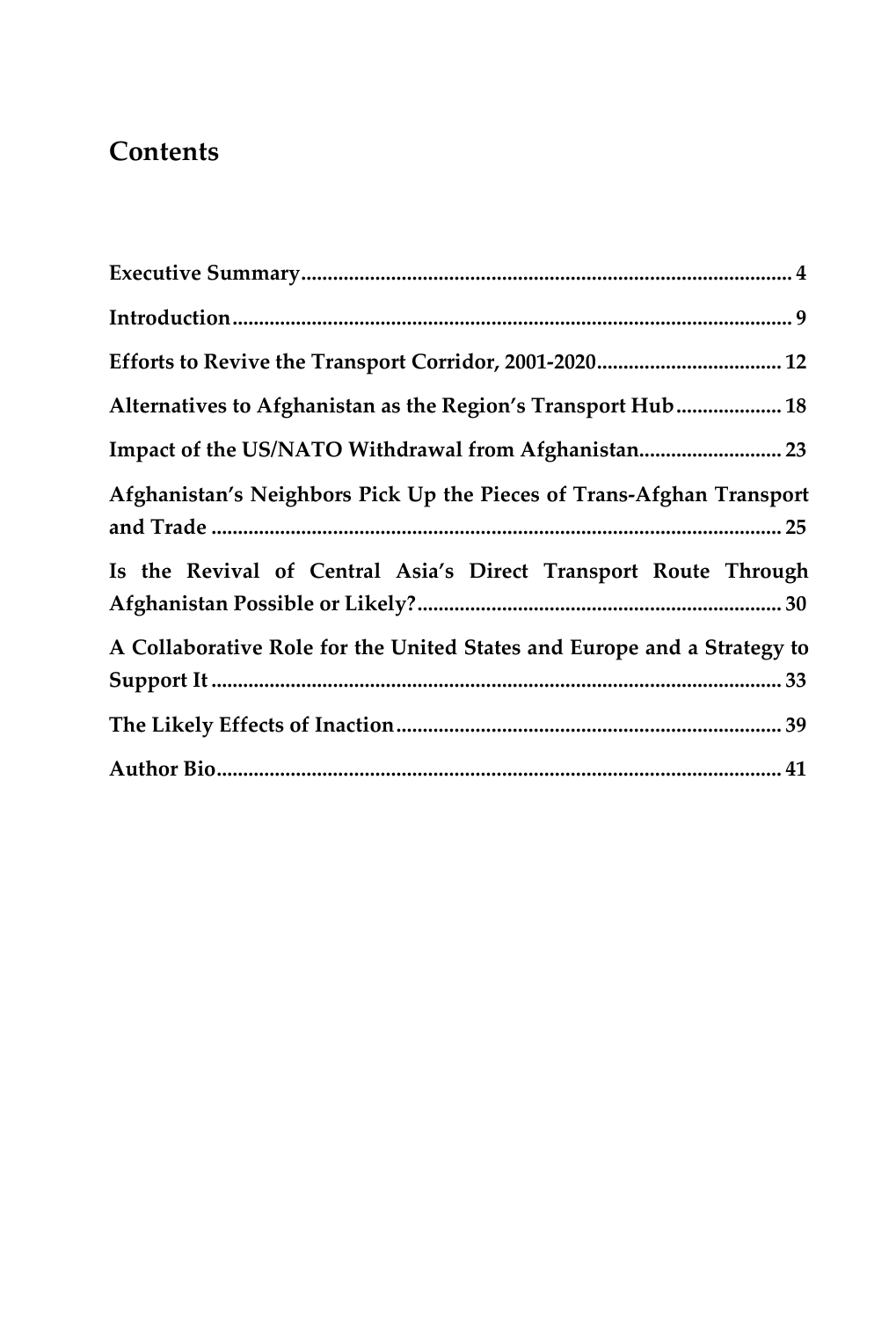#### <span id="page-5-0"></span>**Executive Summary**

Greater Central Asia is reeling from the twin shocks of the U.S. withdrawal from Afghanistan and Vladimir Putin's invasion of Ukraine. The chaotic U.S. withdrawal risks postponing indefinitely Central Asian efforts to escape the region's key geography-induced challenge – its landlocked status – as the prospect of building direct links to the world seas through that country now seem bleak. Russia's aggressive behavior in Ukraine suggests it could be poised to assert itself in Central Asia as well, benefiting from Central Asia's inability to connect directly to the world economy. These events, to which China's growing role in the region should be added, suggest that U.S. and EU approaches to the region – governed through relatively recent strategy documents – must be rethought.

The Afghan government formed in 2002 had worked with international funders and partners to reopen the ancient corridors to the South and to transform them into modern roads and railroads supplemented with pipelines for the east-west shipment of gas and north-south power lines for transmitting electricity. A new era of connectivity seemed to be dawning across the region. These developments held great promise for Central Asian states, as their dependence on trade routes through Russia undergird Russia's geopolitical dominance in Central Asia. The U.S. withdrawal from Afghanistan and the Taliban takeover, however, seemed to dash hopes for such an opening to the south, turning Afghanistan from a potential hub of continental trade once again into a cork blocking the transport of goods, services, and energy in every direction. But this dire situation is neither immutable nor final. This paper explores the ongoing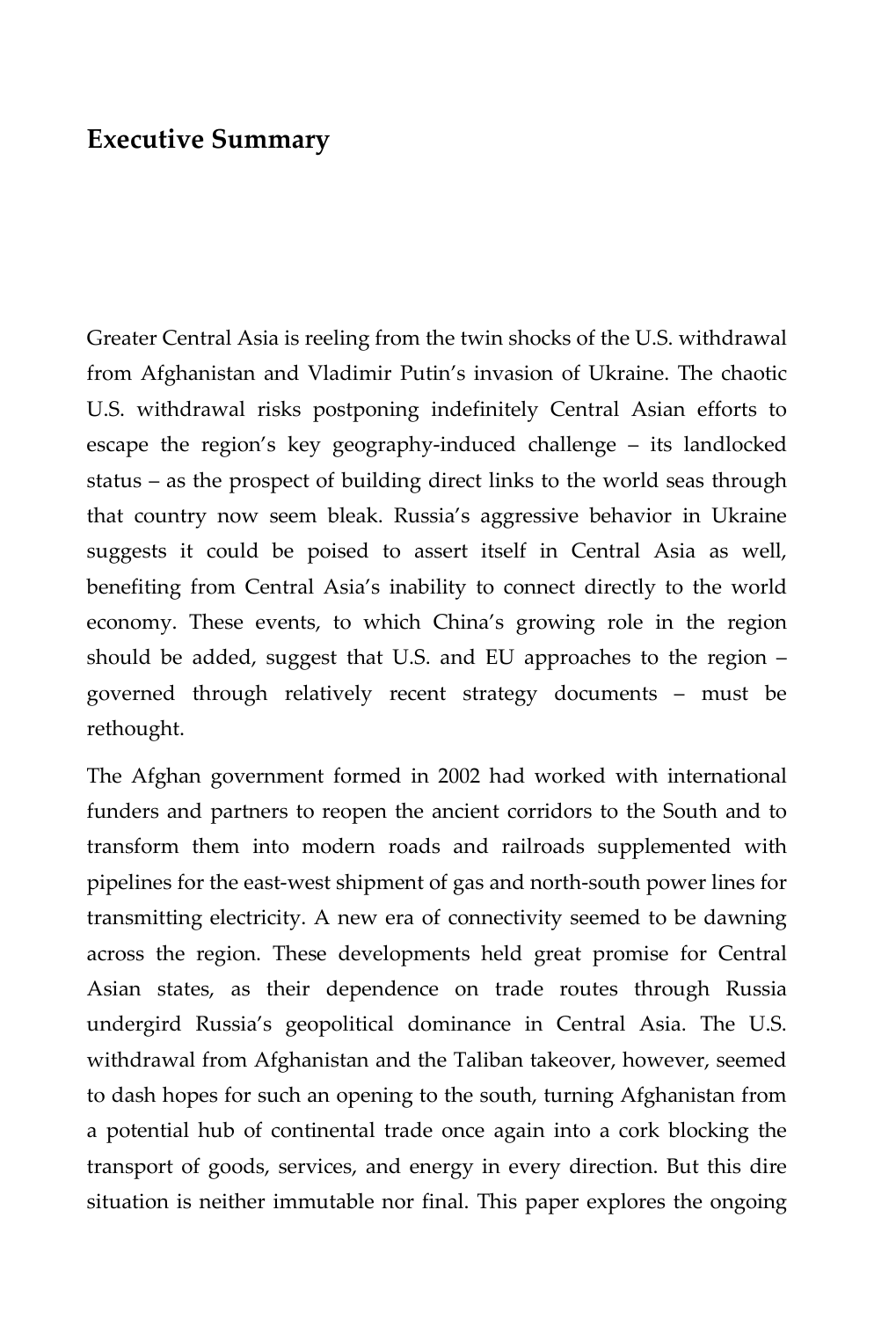efforts to open a Central Asian window across Afghanistan and towards unlocking the region's economic potential through the transport of goods and energy, as well as the impediments that have to be overcome, and signs of movement towards addressing them.

From 2002 to 2021, numerous project to build transportation corridors were conceived, and many were completed or were in the process of being implemented. The U.S. focused on rebuilding infrastructure within Afghanistan itself, including routes connecting Kabul with Kandahar in the South and Mazar-e-Sharif and Herat in the North and West. The U.S. also constructed a new bridge over the Pyanj river to Tajikistan. The Asian Development Bank got involved in efforts to restore Afghanistan's railroads. Afghanistan also rebuilt old airports and constructed new ones, boasting 46 airports in 2020. While American interest waned over time, others became engaged. Turkmenistan, Uzbekistan, and Iran all entered into agreements with the new Afghan government to link their railroad networks. Joined by Azerbaijan and Afghanistan, Turkmenistan dubbed its new railroad line the "Lapis Lazuli Corridor," which would link Turkey, the Caucasus, Pakistan and India via Afghanistan. Meanwhile, the TAPI pipeline project connecting Turkmenistan with Pakistan and India was moving ahead slowly. Electricity projects were also proliferating, with Uzbekistan working to provide Kabul with electricity and the World Bank developing a large project to transmit electricity from Kyrgyzstan and Tajikistan via Afghanistan to Pakistan.

To sum up, it is clear that Afghanistan was making solid progress towards reemerging as a regional transit and logistical hub for fields as diverse as manufactured goods, agricultural produce, electricity, and natural gas. While this began as a top-down initiative of the U.S. Army and the government of Afghanistan, it soon diversified to the point that it included all of Afghanistan's neighbors in Central Asia, other governments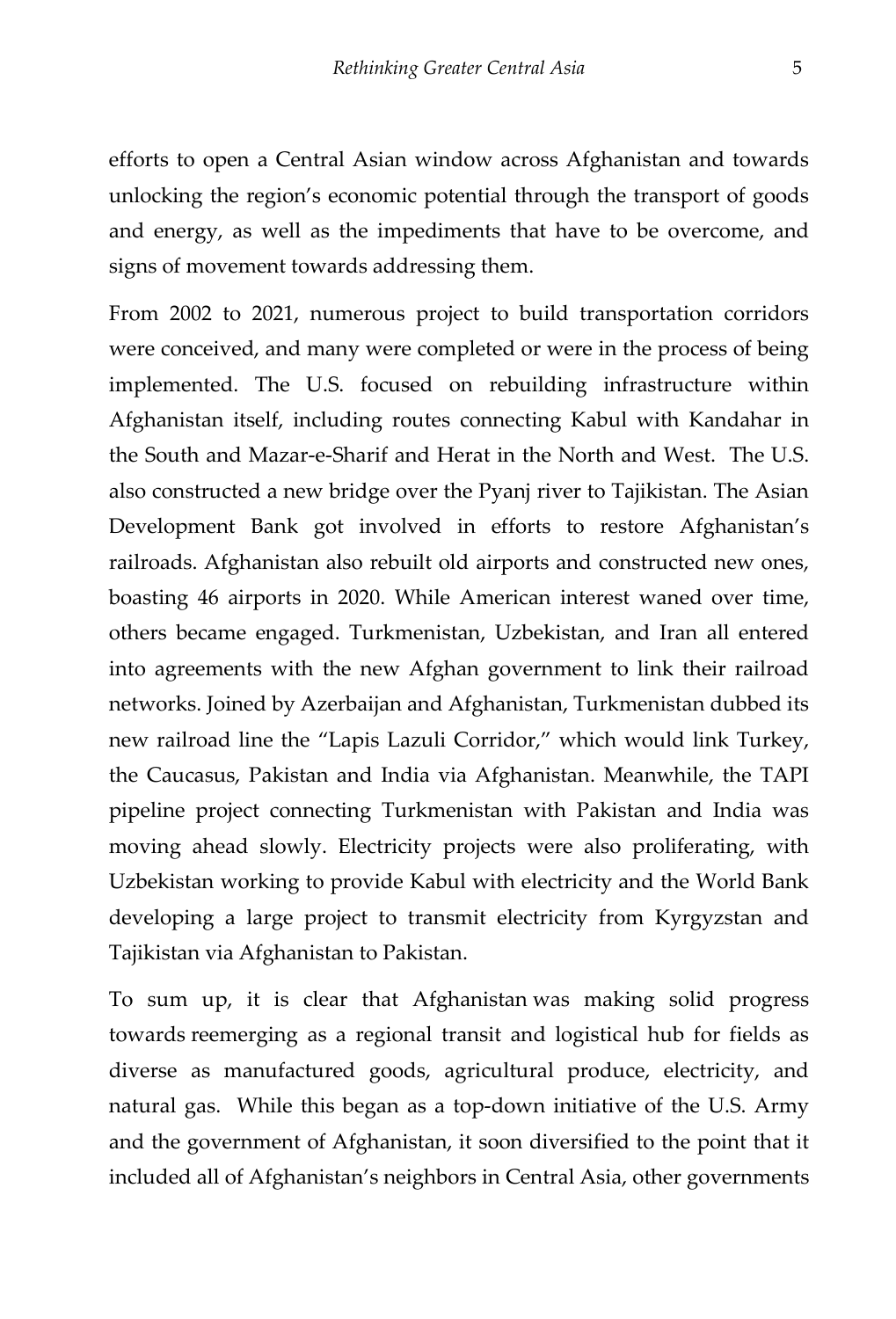from Europe to Asia, major international financial institutions, private corporations, and entrepreneurs in many fields. The entire region was on track to gaining a sustainable "window to the sea," with vast economic and geopolitical benefits.

But in parallel, others pursued their own projects, sometimes to the exclusion of both Afghanistan and Central Asia. Russia worked with Iran and India on a "North-South" transportation link focused on the Iranian port of Chabahar. Meanwhile, Beijing proposed extending its Karakorum highway to Pakistan clear to the Arabian sea, turning the fishing village of Gwadar into a major port. The heart of this extended route was to be a new railroad line that would extend from Urumqi and Kashgar in Xinjiang to Gwadar. Both projects – in which Central Asian states cooperated – sidestepped Afghanistan. While these initiatives were useful to Central Asians, they served mainly Russian and Chinese interests and did not advance the Central Asians' core strategic goal of opening the most direct window to the south towards South and Southeast Asia. Unfortunately, the United States and Europe displayed a remarkable passivity regarding the development of rail and road links between the five Central Asian countries and the South via Afghanistan.

The unrest in Afghanistan following the U.S. withdrawal at first seemed to validate and advance the routes being promoted by China and Pakistan to the east of Afghanistan and by Russia and India to its west. However, it turned out that both of these faced unanticipated problems and even today remain many years away from completion. This led the Central Asian countries to seek some kind of minimal accommodation with the Taliban that would at least advance the cause of trans-Afghan transport. This mirrored efforts by non-Western powers like China, Russia, Qatar and particularly Turkey to engage the Taliban government, and effectively extend quasi-recognition to it. Uzbekistan and Turkmenistan have been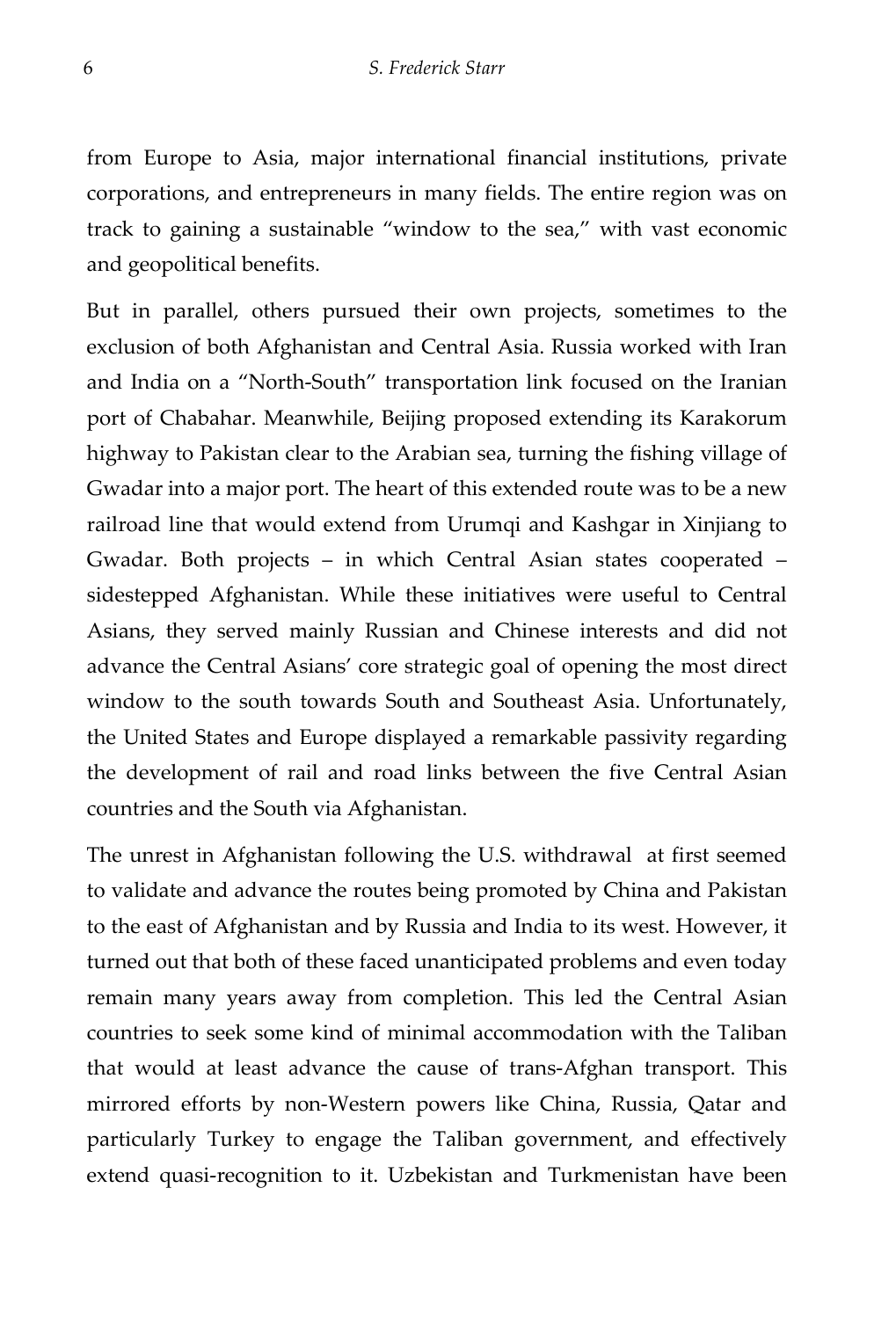particularly active in this regard, but the non-involvement of international financial institutions makes the prospects of success limited.

Going forward, Central Asians must reckon with three worrisome problems. First is the unresolved status of the new government in Afghanistan, whose political failure or economic collapse would end all their progress on transport. Second, they lack the degree of intraregional cooperation and coordination needed to make their combined efforts more than the sum of their individual projects. Third and most important, neither individually nor collectively do they command the requisite resources to accomplish their project, nor will they unless foreign friends and international financial institutions come to their aid. But unless their efforts move forward, all five of Central Asian states may be forced irrevocably into the orbits of Russia, China, or both.

To forestall such a scenario, Washington and its allies must recognize that if they allow transport corridors from Central Asia to the South to remain closed and undeveloped, they will effectively consign the region's five sovereign states to the tender mercies of Russia or China. There is a prevailing view in the West that poses a stark choice between recognition and non-recognition of the Taliban government. This excludes all intermediate positions, and thus denies to America and its allies a host of potentially productive steps along the path forward. Among these would be to discuss with Central Asian partners their emerging security concerns and to explore the many ways in which these coincide with America's larger strategic interests. At or near the top of any such list would be the transport of goods, electricity, and gas from Central Asia across Afghanistan to consumers or ports further afield.

Such initiatives do not necessarily amount to a back-door path to diplomatic recognition of the Taliban government. An embrace of Central Asia's trans-Afghan transport project should be seen as a way to test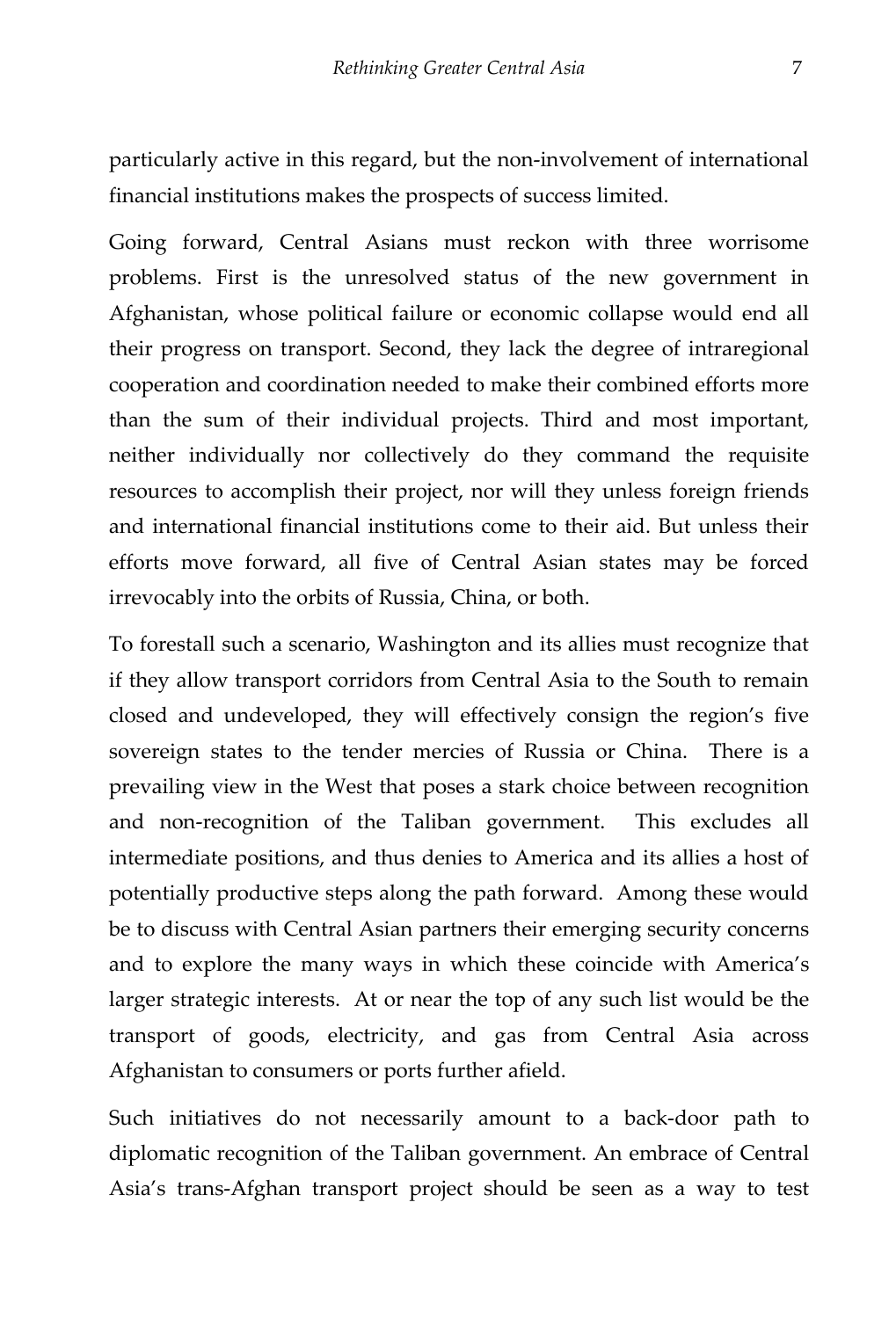Taliban intentions, their ability to evolve, their readiness to honor agreements, and their commitment to the welfare of the Afghan populace. The alternative is for America and its allies to be completely sidelined, while Moscow and Beijing move in with ever more influence.

New U.S. and European approaches must take into account the role of Turkey and Gulf States, who remain engaged in Afghanistan. Such a strategy offers Washington a second chance, both with respect to the five countries of Central Asia and, collaterally, to Afghanistan itself. With no commitment to present or future diplomatic recognition of the Taliban government in Kabul, it will create for the United States a constructive role throughout the region, thereby preventing a power vacuum in a vast territory which both Russia and China view with geopolitical avarice. This will signal to both Moscow and Beijing that the American "pivot to Asia" includes all five of the former Soviet states of Central Asia and does not necessarily exclude Afghanistan.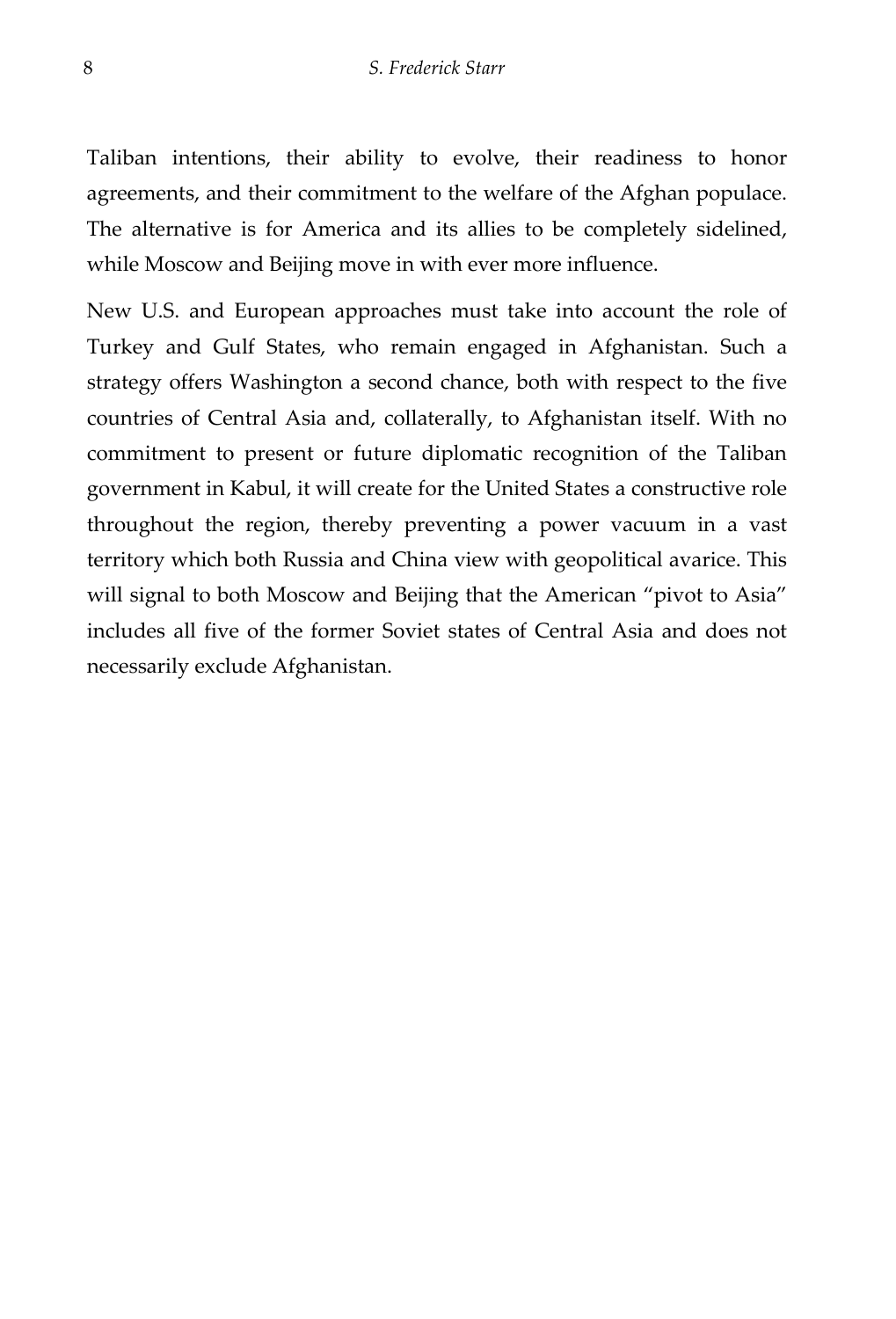### <span id="page-10-0"></span>**Introduction**

What will follow Putin's all-out campaign to conquer Ukraine? However the war ends, Russia may be tempted to repeat it against the five countries of Central Asia, all of which, like Ukraine, were once part of the USSR. Between them, Uzbekistan, Kazakhstan, Turkmenistan, Kyrgyzstan and Tajikistan possess resources that are important to the larger world, including oil, gas, electric energy, crucial minerals, and wheat. Both Russia and China look on these with avarice and have made efforts to control them. Should either succeed, it would marginalize free societies across Eurasia and shift the geopolitical landscape against them.

What assets can the region mobilize against such threats? Since gaining independence in 1991, several of them have made significant progress in developing their economies and institutions. But they all face an existential challenge posed by geography itself, namely, their landlocked (and in the case of Uzbekistan, double-landlocked) status. Access to the world's seas has proven to be a key to prosperity everywhere. Countries with coastal ports have a natural advantage, while those without such access are subject to the good will or caprice of their neighbors. Central Asia's most direct route to the sea is via Afghanistan. The rise of the Russian empire closed this ancient and heavily used route for most of the nineteenth and twentieth centuries. It began to reopen after September 11, 2001, but the U.S.'s calamitous withdrawal from Afghanistan put an end to such initiatives. Today, in order to strengthen the economic viability and preserve the sovereignty of all five Central Asian states it is urgently necessary to open this window.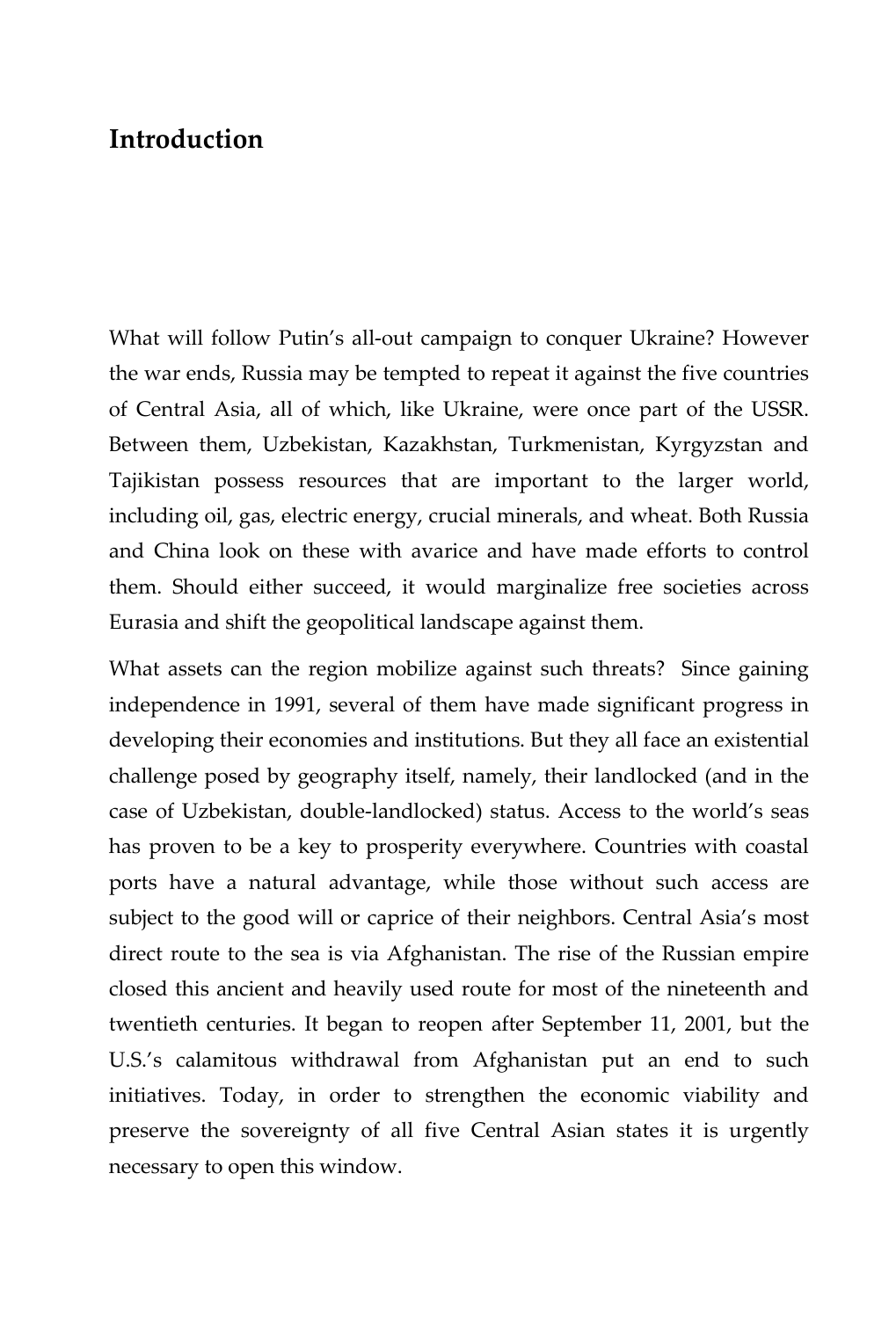The new Afghanistan government formed after the defeat of the Taliban in 2001 began to work with international funders not only to reopen the ancient corridors to the South but to transform them into modern roads and railroads and to supplement them with pipelines for the east-west shipment of gas and north-south power lines for transmitting electricity. A new era of connectivity seemed to be dawning across the region.

The implications of such an opening for the Central Asian countries were stunning, as they were also for Afghanistan itself. Routes to the north that had long dominated the region's foreign trade and undergird Russia's geopolitical dominance in Central Asia, which would now have southward competitors. Meanwhile, newly opened routes both to China and the West further diluted Russia's monopoly and opened the prospect of Central Asia and Afghanistan becoming hubs of continental trade rather than inaccessible outliers. Together, these states would create a network at the core of Eurasia in which all – including China and Russia – would be free to participate, but on commercial rather than geopolitical terms.

The United States' ill-advised departure from Afghanistan in August 2021 completely upset these grand hopes and the concrete projects through which they were gradually being realized. U.S. General David Petraeus, who had long supported transport projects in Afghanistan, did not overstate the case when he called the abrupt withdrawal "heartbreaking, tragic, and disastrous." By handing power in Kabul to the Taliban without conditions, Washington not only abandoned its own investment of a trillion dollars but left it all in the hands of a new government to which few if any national governments or international financial institutions were prepared to extend diplomatic recognition.

The impact of this action extended far beyond the borders of Afghanistan. Russia, China, Pakistan, and Iran all feared the possibility of a return to turmoil in Afghanistan. Yet Russia and China both saw in the American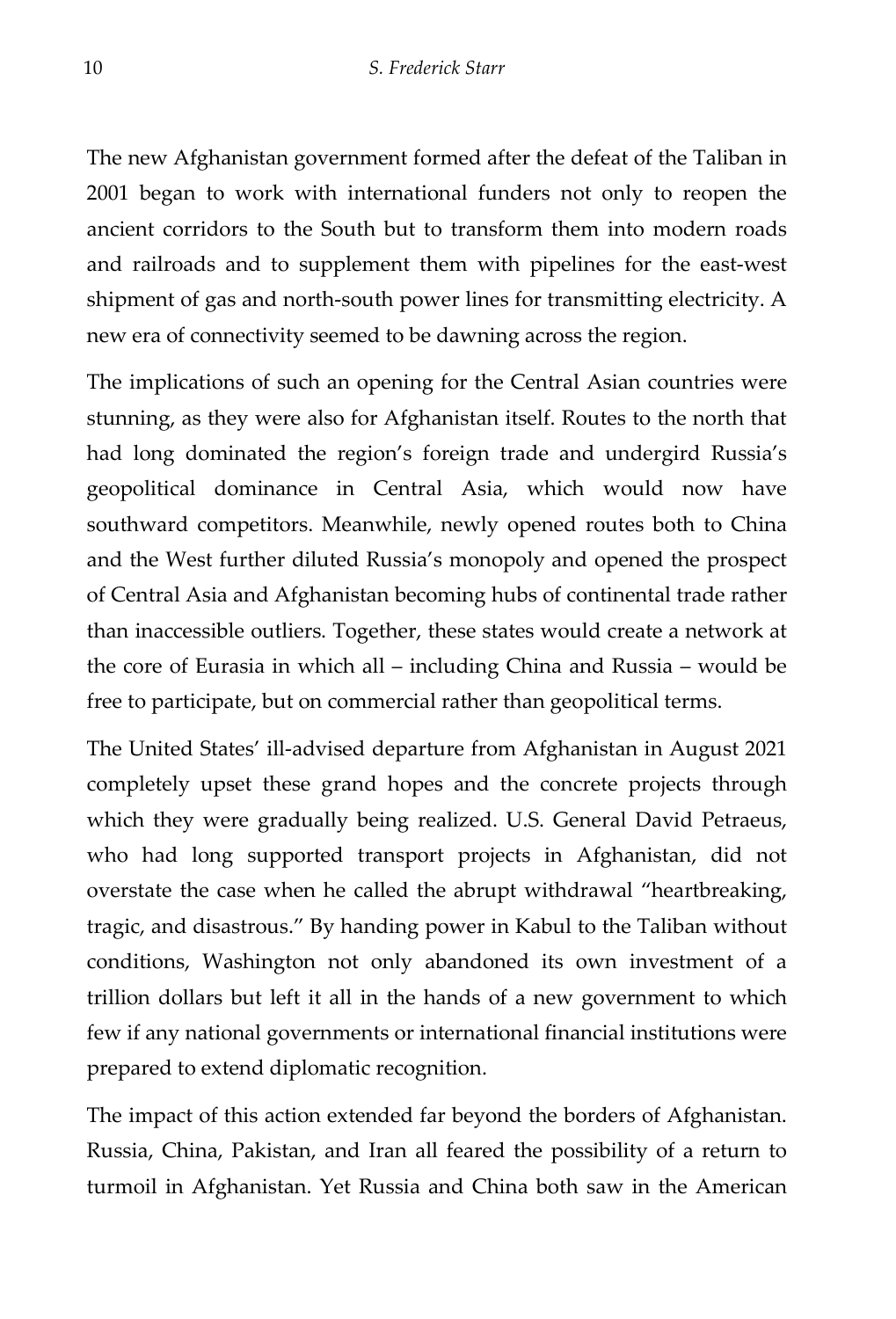departure an opening for advancing their plans to increase their own connectivity through schemes that largely skirted Central Asia and Afghanistan to the East and West. The Central Asians now fear that the American retreat and the closing of the window to the South will leave them at the mercy of their largest neighbors, Russia and China, and without even a partial balancing force from the West.

Afghan presidents Hamid Karzai and Ashraf Ghani shared a vision of their country as a future continental "roundabout" or traffic circle. America, Europe, and Turkey had all embraced this concept, as had the Asian Development Bank, World Bank, and Islamic Development Bank. Now all these dreams were suspended, if not dashed. Afghanistan, far from becoming a continental transport hub, had become a *cork*, blocking the transport of goods, services, and energy in every direction. However, history does not end, and this dire situation is neither immutable nor final. It is therefore worth asking if there are any fresh moves to open a Central Asian window across Afghanistan and towards unlocking the region's economic potential through the transport of goods and energy. What are the main impediments that now have to be overcome, and are there any signs of movement towards addressing them?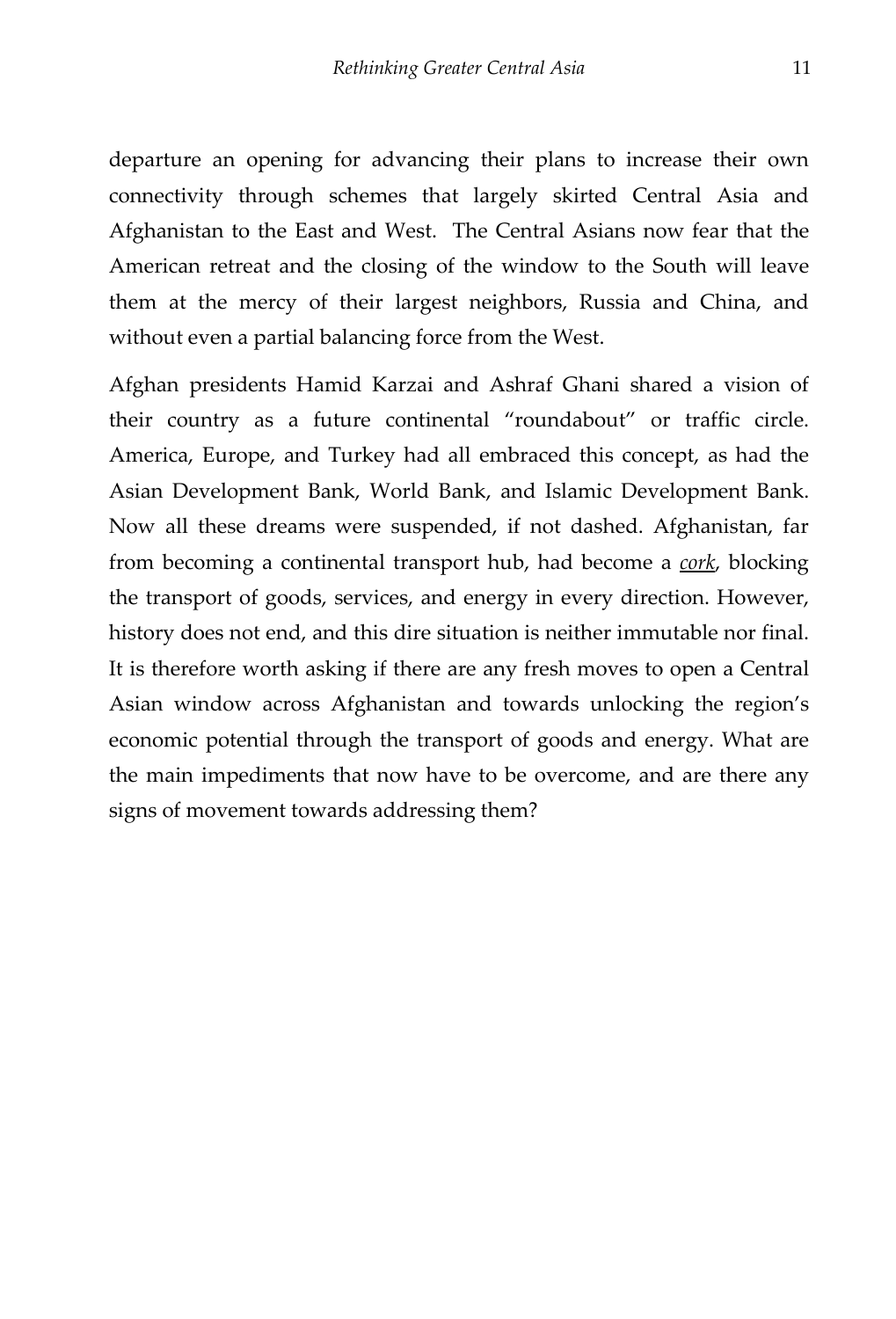## <span id="page-13-0"></span>**Efforts to Revive the Transport Corridor, 2001-2020**

In spite of the brief passage of time, it is all too easy to forget the many initiatives to open Afghan transport corridors of various types between 2001 and 2021. Some did not move beyond the planning stage but many were actually constructed. These included roads, railroads, gas pipelines, lines for the transmission of electricity and data, and airports. Among their many sponsors and developers were an array of major countries and international financial institutions.

The United States moved swiftly to construct or rebuild roads and bridges. New construction included routes connecting Kabul with Kandahar in the South and Mazar-e-Sharif and Herat in the North and West. The Americans also constructed the major new bridge over the Pyanj river to Tajikistan, while the Aga Khan Development Network used U.S. funding to build smaller bridges further upstream along the route to Badakhshan. With varying success, it also worked to reduce road tariffs and shorten long delays at borders.

After conducting extensive surveys of Afghanistan's mineral resources, the U.S. government, working with Afghan and foreign partners, identified key transport corridors needed to ship copper and other minerals for processing abroad. In the energy sector the U.S. government also moved quickly to rebuild the important Kajaki dam on the Helmand River and to reconstruct power transmission lines linking that facility with Kandahar and other centers. The Government of Afghanistan supplemented these efforts with both national and local projects funded by international development banks.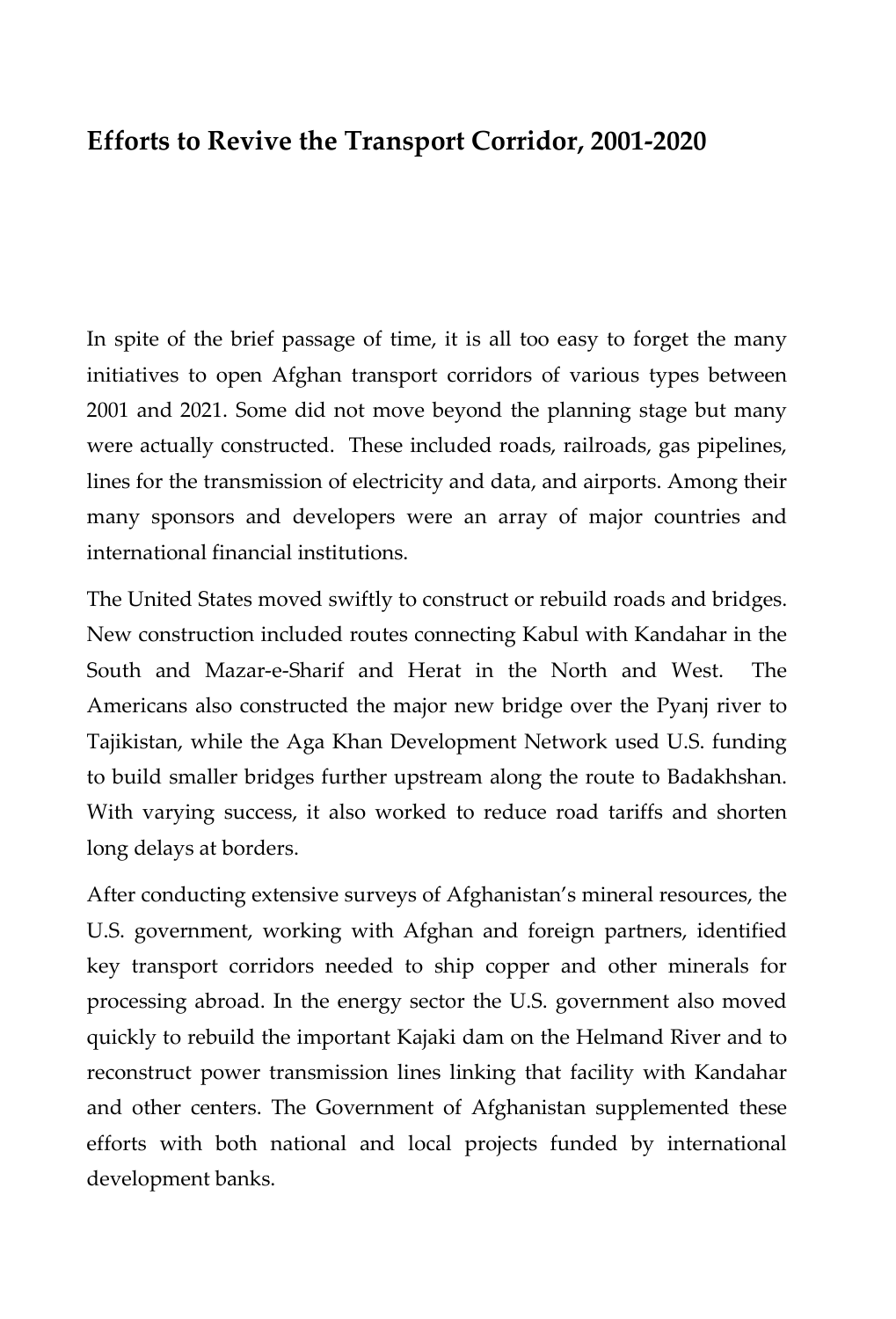Meanwhile, in 2006 the Asian Development Bank developed a transportation sector masterplan for Afghanistan, which it supplemented and updated in a second detailed study in 2016. Working with Kabul, the ADB included in this second study a detailed masterplan for the development of Afghan railroads.

With support from the U.S., Europe, Turkey, and international financial institutions, Afghanistan also rebuilt old airports and constructed new ones. By the year 2020 it boasted forty-six airports, many with connections to the Middle East, Turkey, Central Asia, and India.

The market was quick to respond to these initiatives. Private carriers soon supplemented the government's Ariana airline, while foreign carriers made strong inroads into Afghanistan's air transport sector. An even more dramatic growth took place in road transport. The Government of Afghanistan applied successfully to join the International Road Transit Union, an essential step towards participation in the huge and continentwide trucking industry. By 2008 the city of Kabul alone had 700,000 registered vehicles, with similar growth in other cities. International shippers were quick to take notice. By 2010 truckers from all surrounding countries were thundering along Afghan routes, with Pakistani companies assuming a dominant position. The latter, often founded by retired military officers, used Afghan territory to ship goods to and from Iran, the Middle East, Central Asia, the Caucasus, and Russia.

In 2006 the Central Asia-Caucasus Institute held an international conference on Afghan transport, with participation from eight countries. The published volume that ensued, entitled *The New Silk Roads*, gave rise to a U.S. government initiative to relink India and Central Asia via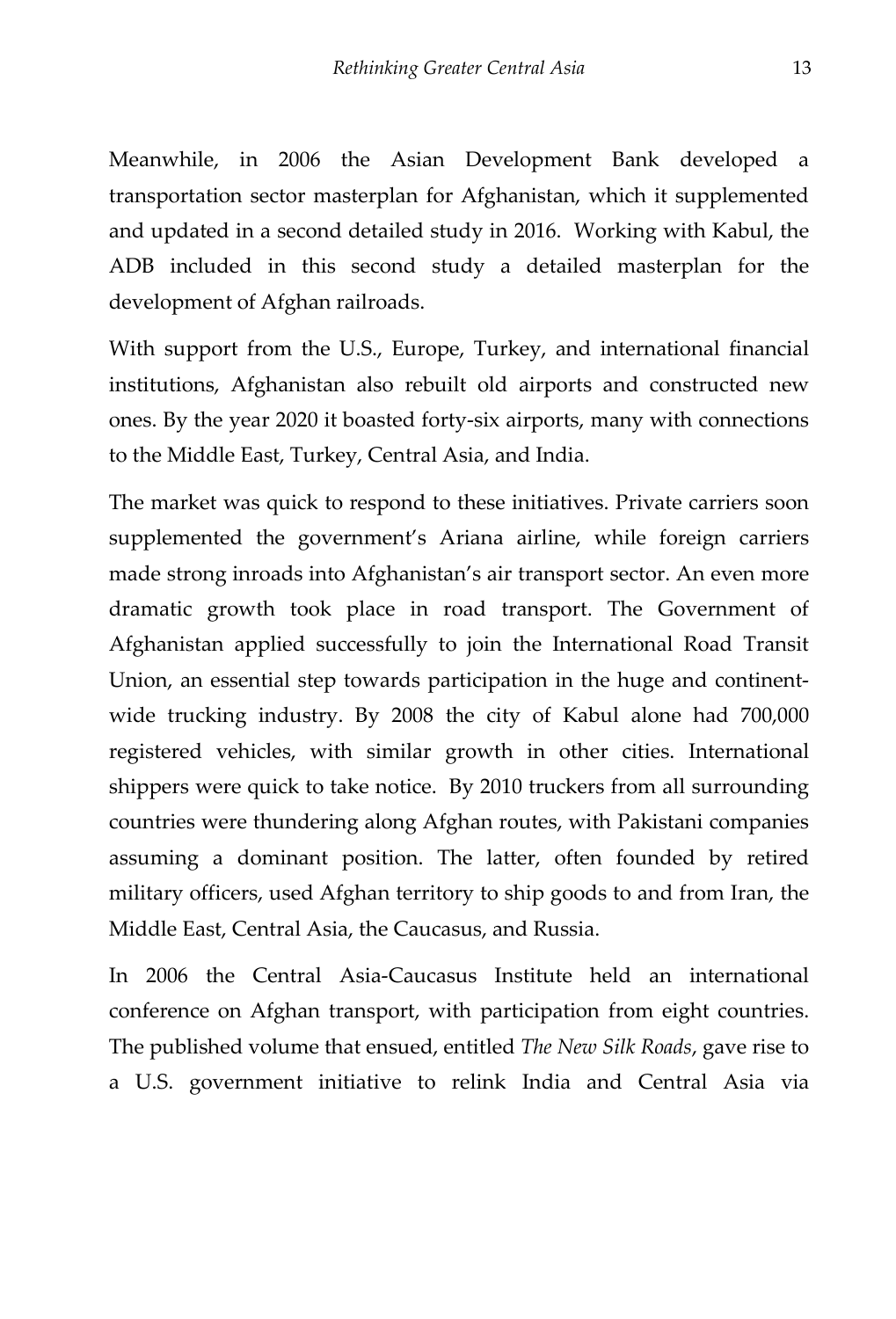Afghanistan.[1](#page-15-0) Dubbed "The New Silk Road," this project was announced by Secretary of State Hillary Clinton in July 2011, but quickly foundered when it failed to gain support from President Obama and was left in the hands of unqualified bureaucrats. The Chinese took notice, however, and promptly launched their own "New Silk Road" project, later rebranded the Belt and Road Initiative, in 2013.

American interest in establishing Afghanistan as a transport hub had begun to flag. The growing private sector in Afghan transport seemed to justify this, but in reality that development was being used to justify a slower pace of development. In 2012 the present author and Adib Farhadi issued a paper entitled "Finish the Job: Jump-Starting the Afghan Economy," which not only made the case for continuing the development of trans-Afghan transport but enumerated the specific projects involved and specified the cost of each.[2](#page-15-1) 

However, this lull by no means spelled an end to the development of trans-Afghanistan transport. Indeed, it was during these last years before the American withdrawal that interest in Afghan railroads and the transport of energy greatly gained in intensity, thanks to the initiatives of neighboring countries and international funders.

Three of Afghanistan's neighbors were moving to open railroad links to Afghanistan. Turkmenistan, Uzbekistan, and Iran all entered into agreements with the new Afghan government to link their railroad

<span id="page-15-0"></span><sup>1</sup> S. Frederick Starr, ed., *The New Silk Roads: Transport and Trade in Greater Central Asia,*

Washington, D.C.: Central Asia-Caucasus Institute & Silk Road Studies Program, 2007.

<sup>(</sup>http://silkroadstudies.org/publications/silkroad-papers-and-monographs/item/13125)

<span id="page-15-1"></span><sup>2</sup> S. Frederick Starr and Adib Farhadi, *Finish the Job: Jump-Start Afghanistan's Economy,*

Washington, D.C.: Central Asia-Caucasus Institute & Silk Road Studies Program, November 2012.

<sup>(</sup>https://www.silkroadstudies.org/resources/pdf/SilkRoadPapers/2012\_11\_SRP\_StarrFarhadi\_Afg hanistan-Economy.pdf)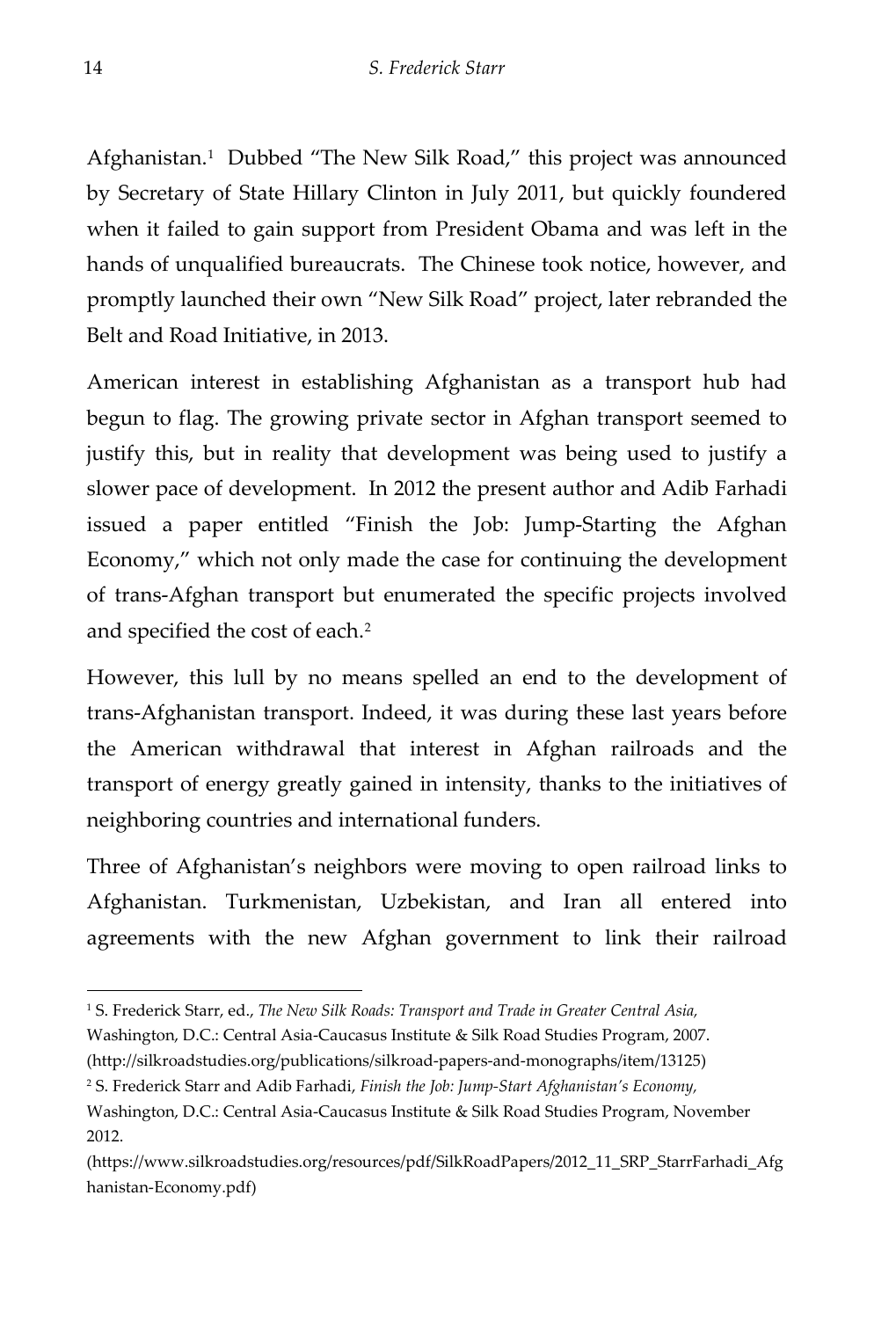networks. The Iranian line from Khaf to Herat was opened, while the Turkmen line by 2016 reached from the Caspian through Ashgabat to the Turkmenistan-Afghanistan border and beyond to Aqina and Andkhoy. Joined by Azerbaijan and Afghanistan, Turkmenistan dubbed this new railroad line the "Lapis Lazuli Corridor," which would link Turkey, the Caucasus, Pakistan and India via Afghanistan.

The development of Afghan railroads had long been thwarted by the fact that railroad systems in neighboring states employed three different gauges. However, with help from the Asia Development Bank, which funded a National Railroad Authority in 2011; the European Commission, which funded a Railroad Construction Commission; and the U.S. Army, which formed a Railroad Advisory Team, this problem was resolved through the application of new gauge-changing technologies.

Epitomizing the increased tempo of Afghan railroad projects was a scheme to extend Uzbekistan's line from Heiraton to Mazar-e-Sharif southwestward to Iran. Notwithstanding America's boycott of Iran, the U.S. Army had made extensive use of Iran's port of Chabahar to bring goods to Afghanistan from abroad. It therefore seemed reasonable to the Uzbeks to continue construction in that direction. However, a warming of relations with Pakistan caused Uzbekistan also to consider extending its Mazar-e-Sharif railroad eastward to Peshawar in Pakistan. Planning and construction of this project was going forward at the time of the American withdrawal.

Afghanistan's first major transport project had been launched by the United States back in the 1950s with the decision to transmit electricity generated by the Kajaki dam to other parts of the country. This was followed in the 1970s by the Soviet government of Turkmenistan's proposal for a pipeline to transmit Turkmen gas across Afghanistan to Pakistan and (eventually) India. Following the independence of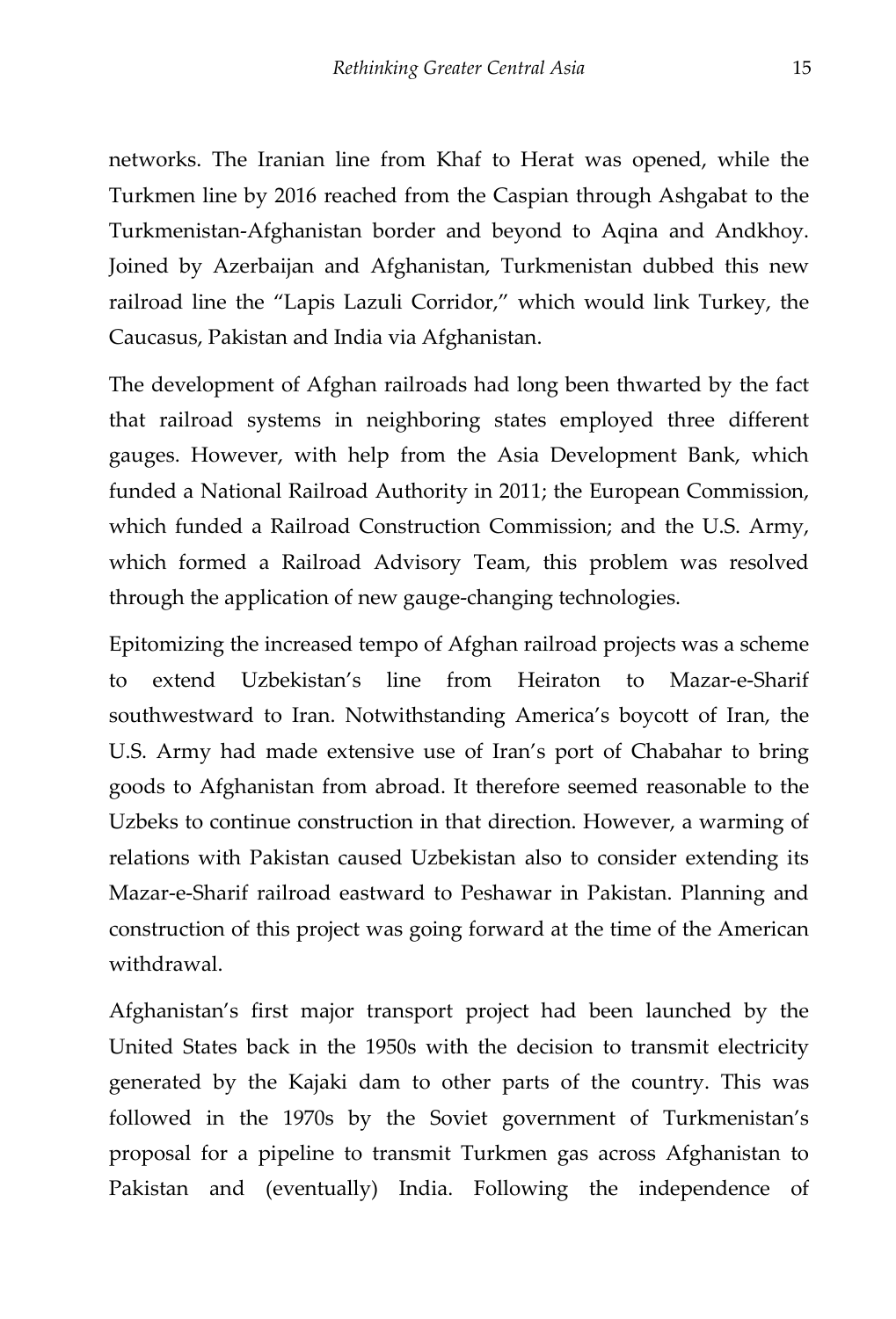Turkmenistan, Ashgabat gained the Taliban's support for the project and together the Turkmen and Afghans approached the Argentine energy firm Bridas as well as the American oil company Unocal to construct it. However, joint trips to the United States failed to close the deal, nor did extended flirtations with ExxonMobil and Chevron that took place during the years 1996-2010.

Meanwhile, India joined the TAPI consortium and technical planning proceeded. Now the partners proposed to run both a road and electric lines alongside the gas pipeline, while the Afghan government proposed the addition of cables to extend high-speed internet across the country. To pay Afghanistan the transit fees owed to it, the government of Turkmenistan proposed to construct four plants along the route to transform natural gas into fertilizer, to be used by local farmers. The Asian Development Bank was persistent in its support for TAPI during these years but down to the American departure no major international funder emerged.

Even as TAPI was slowly moving forward, projects to transport electricity through Afghanistan were proliferating. Uzbekistan and Afghanistan arranged for new electric lines to transmit Uzbek electricity to Kabul. Meanwhile, the World Bank developed an even grander project proposed to transmit electricity from Kyrgyzstan and Tajikistan via Afghanistan to Pakistan. The project was long stalled by Uzbekistan's refusal to join, but construction finally began in May, 2016, and continued down to the American departure.

Summarizing these developments, it is clear that Afghanistan began to reemerge as a regional transit and logistical hub for fields as diverse as manufactured goods, agricultural produce, electricity, and natural gas. While this began as a top-down initiative of the U.S. Army and the government of Afghanistan, it soon diversified to the point that it included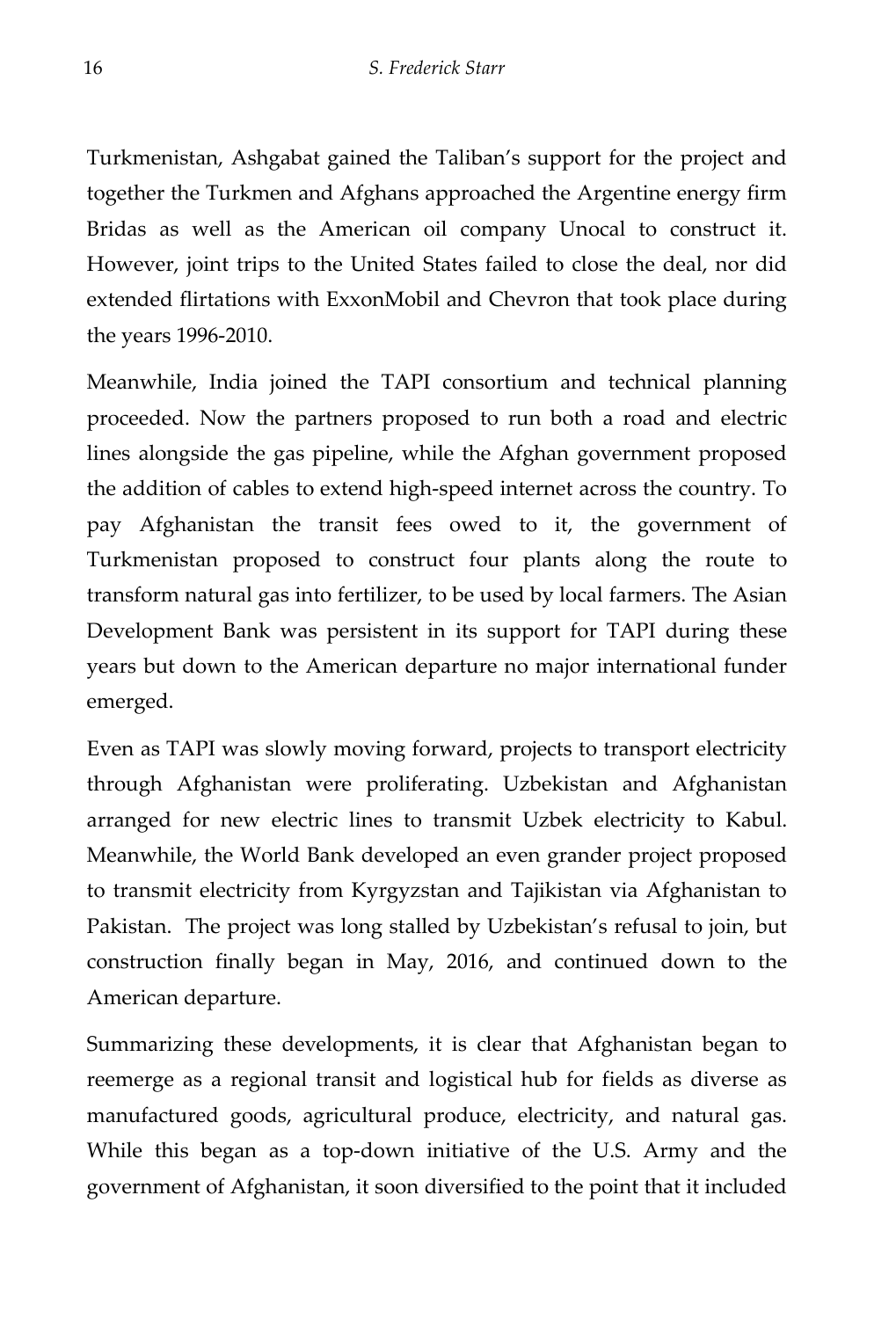all of Afghanistan's neighbors in Central Asia, other governments from Europe to Asia, major international financial institutions, private corporations, and entrepreneurs in many fields. To be sure, it was a challenge to maintain the new facilities that resulted from this effort, and security in parts of the countryside posed a growing threat. Yet the steady increase and diversification of goods crossing the country's borders and the practical implementation of crucial projects in energy transmission and rail transport gave reason to believe that Afghanistan would cease to be the cork in the bottle of Central Asian transport, and that the entire region would gain a sustainable "window to the sea," with vast economic and geopolitical benefits.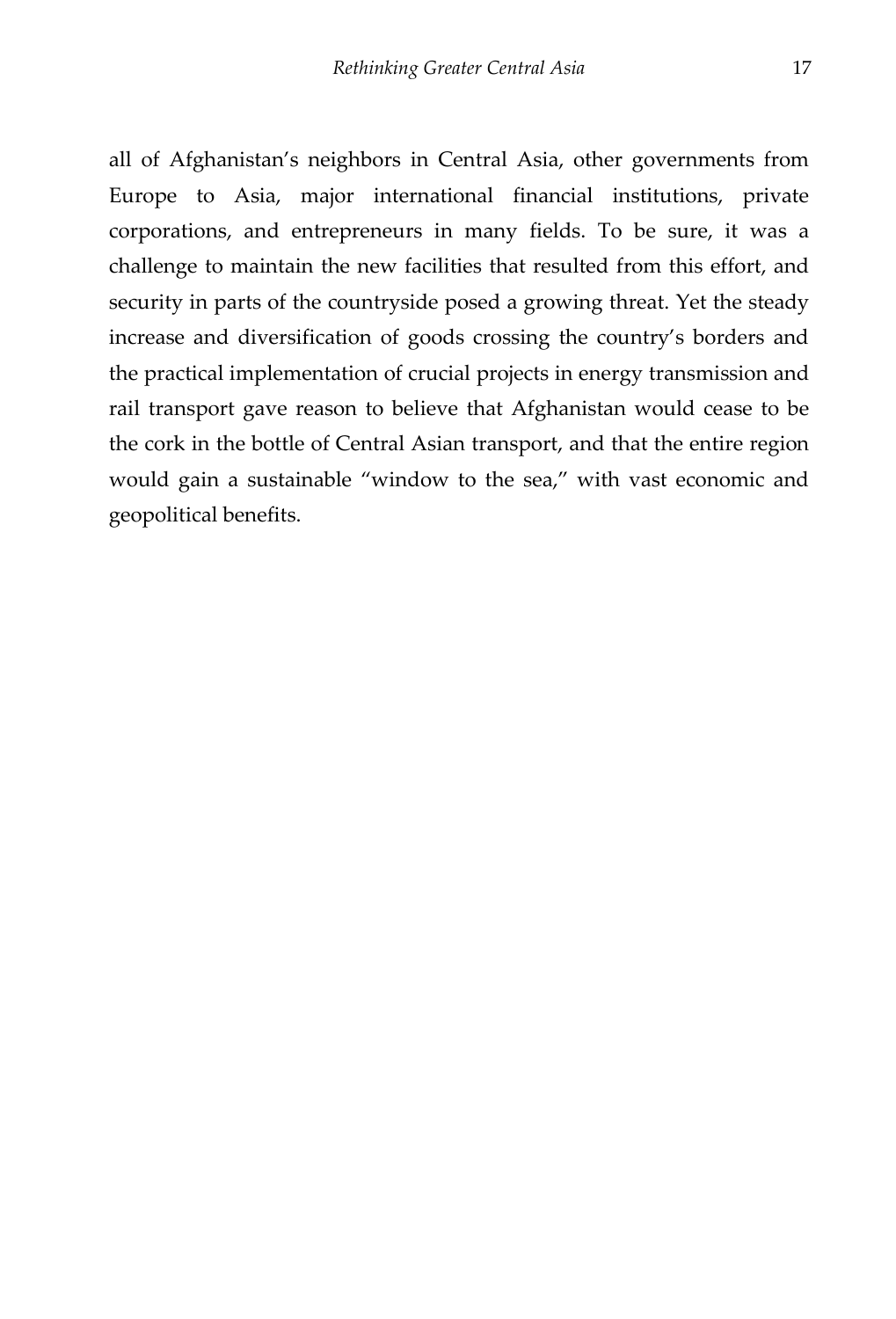## <span id="page-19-0"></span>**Alternatives to Afghanistan as the Region's Transport Hub**

Even though we have reviewed these developments in Afghanistan as a separate subject, none of them took place in isolation. For at the same time that the U.S. and sympathetic powers in Europe and Asia were helping Afghanistan advance these initiatives, other major powers were pursuing their own projects, sometimes to the exclusion of both Afghanistan and Central Asia.

This parallel process went vigorously forward under the leadership of Russia and India. Russia, like the new Central Asian states, wanted a window to the South in order to break out of the isolation from the Arabian Sea and Southeast Asia that had been imposed on it by the hard southern border of the USSR. With this in mind, after 9/11 Russia cooperated with the United States in opening its rail connection from the Baltic states to Uzbekistan to the transit of military gear for Afghanistan. But once it was clear that the West was prevailing in Afghanistan, Russia abandoned this Northern Distribution Network and focused instead on an alternate route to the southern seas.

India, meanwhile, wanted to build a close relationship with post-Taliban Afghanistan and to gain access to the recently formed states of Central Asia and the Caucasus. The most direct routes, of course, were through Pakistan, but these were firmly closed to India by the armed hostility between the two countries. The next best route was through the new port the Iranians were proposing to build at Chabahar. Goods could be shipped there from Mumbai and other Indian ports and then sent northward by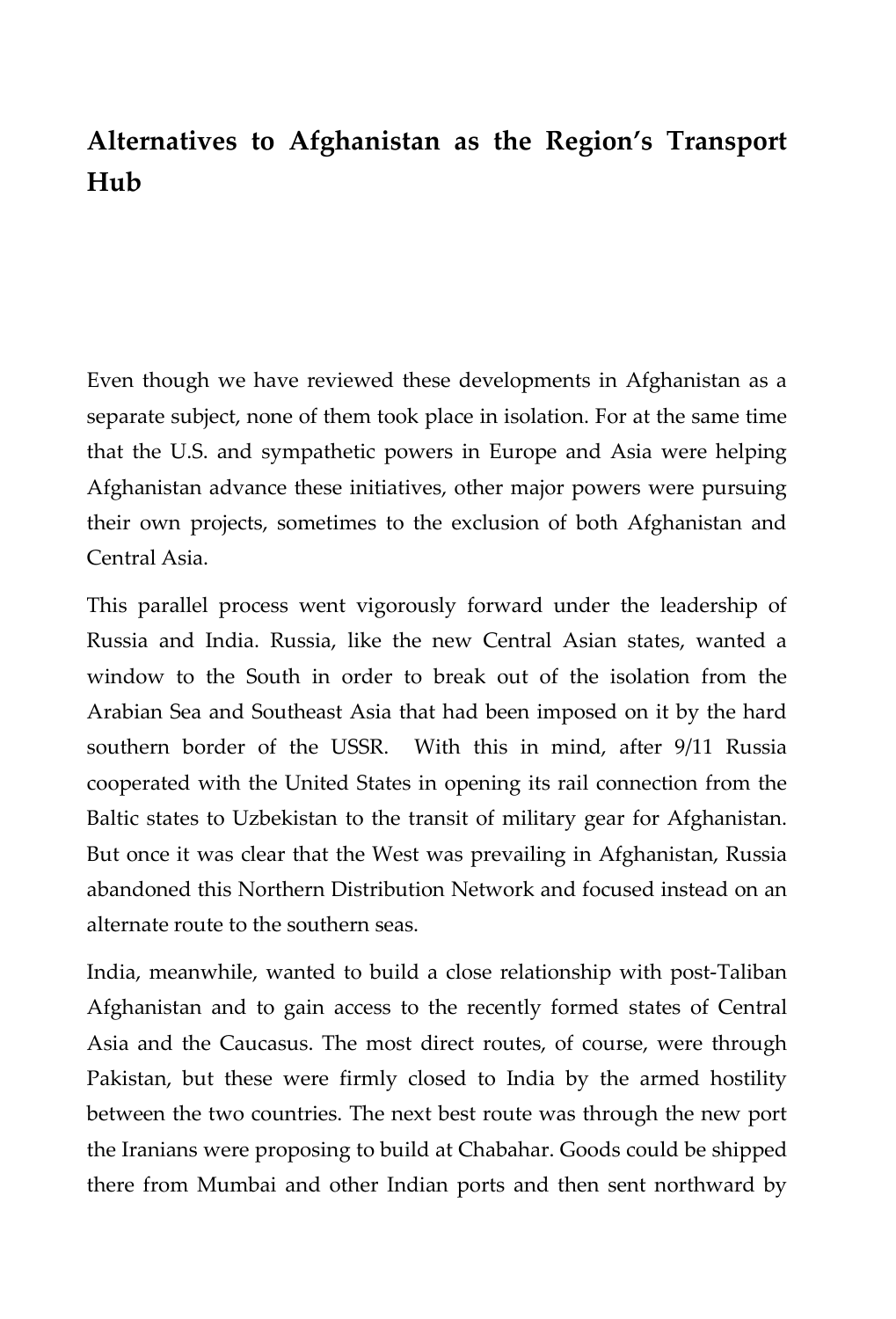train. The Russians and Indians engaged the Iranians in building or upgrading rail lines northward, and then gained the support of Azerbaijan to continue the new line along the western shore of the Caspian Sea to rail heads in southern Russia.

Blocked by Pakistan, India had to rely on Chabahar to send goods to Afghanistan. However, there existed no rail connection between southeastern Iran and Afghanistan. Uzbekistan, which had opened a short rail line to Mazar-e-Sharif in northern Afghanistan, therefore joined the effort to extend this line westward towards Herat and thence southward to Chabahar.

The ascendance of the U.S. in Afghanistan caused both Russia and China to refocus their transport programs on routes outside Afghanistan to the west and east. As we have seen, the rise of a direct route northward from Chabahar marginalized the country, not least because the two largest Afghan cities—Kabul and Kandahar—were far to the east and unreachable by railroad from Herat and the West. Meanwhile, Chinese initiatives had the same effect of marginalizing routes through Afghanistan. Beijing had long since proposed to extend the Karakorum Highway, which it had built across the Pamirs in the 1960s, southward towards Islamabad and from there to the Arabian Sea. Now in 2013 Xi Jinping, as part of his own "New Silk Road" project, proposed to extend this route directly to the Arabian Sea and expand the Pakistani fishing village of Gwadar into an international port. The heart of this extended route was to be a new railroad line that would extend from Urumqi and Kashgar in Xinjiang clear to Gwadar.

Like the India-Russia route through Chabahar, the railroad to Gwadar would sidestep Afghanistan. It would have been an easy matter to connect it by a spur to Kandahar in Afghanistan's southeast, but neither China nor Pakistan wanted this. Instead, they held open the possibility of a future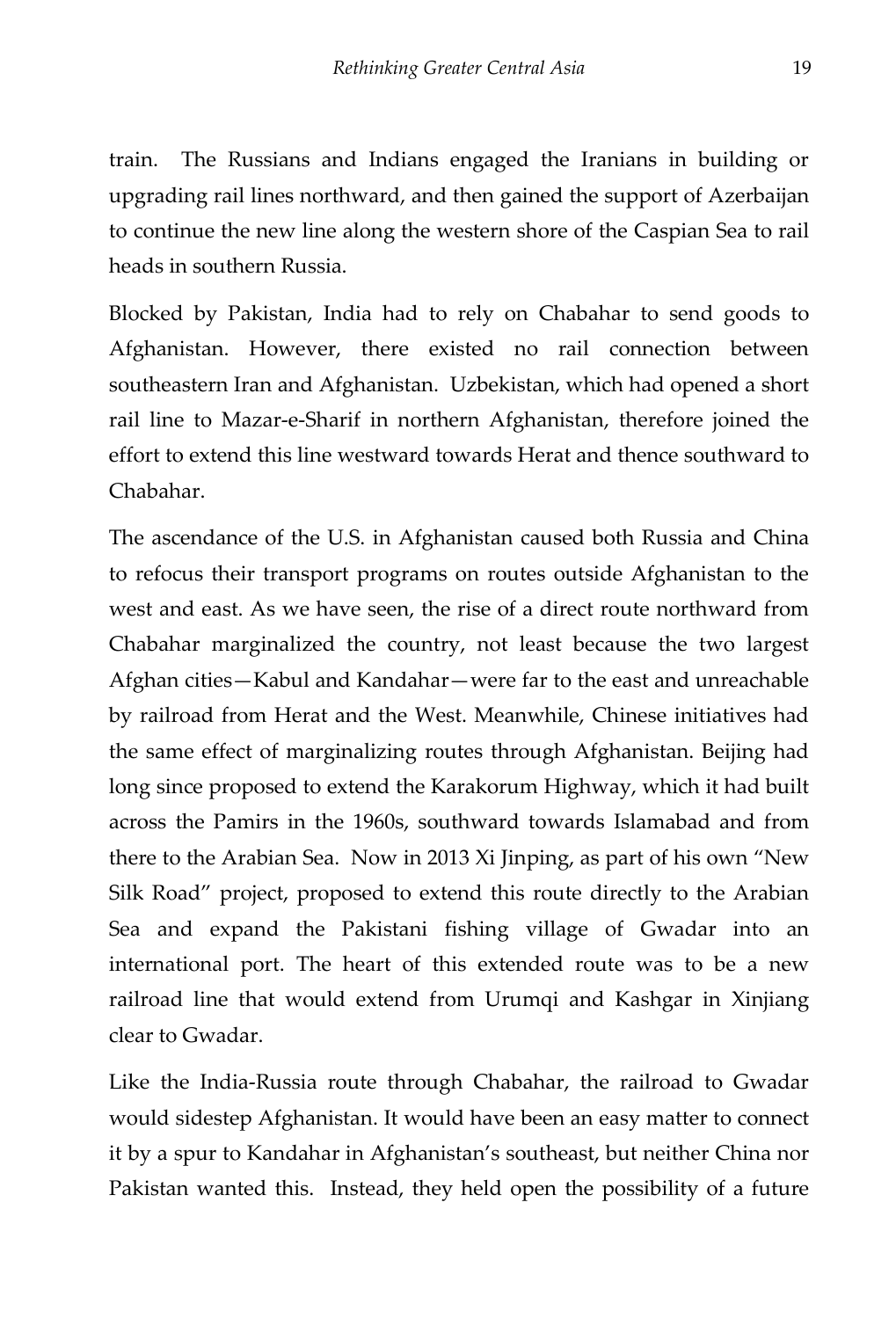railroad connection to eastern Afghanistan through the Pakistani city of Peshawar, but nothing was done to advance this. Also, much was written at the time about China building a railroad through the Wakhan Corridor to Kabul, but nothing came of this, either.

These, then, were the projects spearheaded by Russia and China to open links between the Arabian Sea and their own vast territories to the North. The fact that both were direct made them practical. At least as important, though, is that both of these trunk routes avoided Central Asia and thus deprived the region's five newly sovereign states access to the most direct and efficient route to South and Southeast Asia, i.e., the age-old transport corridor across Afghanistan to South and Southeast Asia. This was no accident: both Moscow and China were loath to do anything that might benefit the American project in Afghanistan.

To be sure, neither China nor Russia ignored Central Asia entirely. Russia joined with Kazakhstan and Turkmenistan to build a separate link between southern Russia to Iran along the eastern shore of the Caspian, while China constructed a new highway across the lofty Pamirs connecting western Xinjiang to Tajikistan and the new American-built bridge across the Pyanj. China also collaborated with Kyrgyzstan and Uzbekistan to plan a more southern railroad link, but its main purpose is to foster east-west continental transport, not an opening to the southern seas.

In other words, these Chinese and Russian projects, while useful to the Central Asians, served mainly their own interests and did not advance the Central Asians' core strategic goal of opening the most direct window to the south towards South and Southeast Asia.

In light of these ambitious initiatives by Russia, India, China, and Pakistan, the utter passivity of the United States, Europe, and the international banks regarding rail and road links between the five Central Asian countries and the South via Afghanistan is astonishing. True, the Asia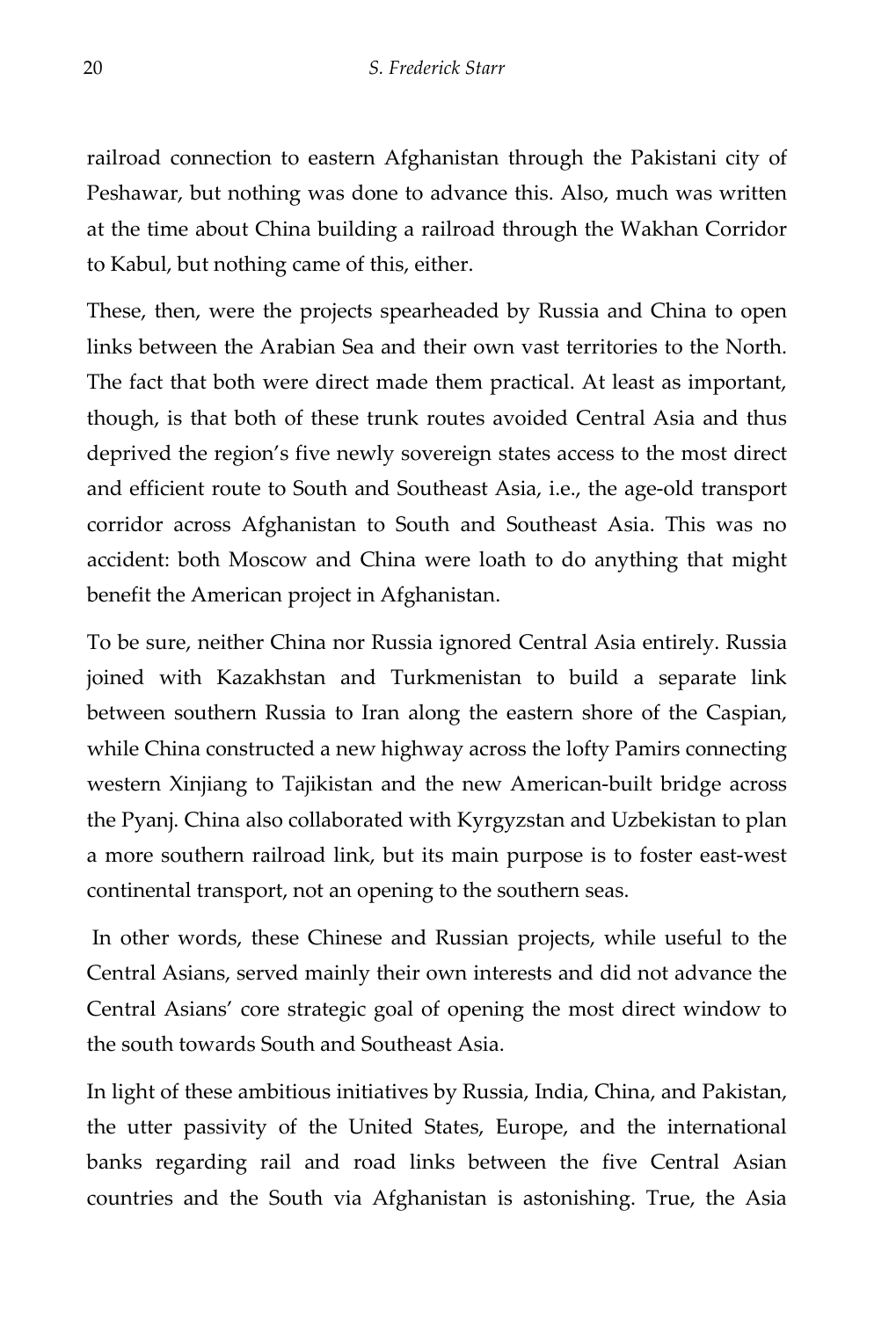Development Bank promoted what it called "connectivity" to the south, but the clear focus of its activity was the Chinese projects described above and not routes that more directly addressed the needs of the Central Asians themselves. Its approach effectively consigned those countries to the status of minor players in a drama being planned and executed by China and Russia. The World Bank deserves high marks for the persistence with which it pursued the CASA-1000 power transmission project, but it left the equally urgent development of Central Asian railroads and roads to others.

Whether this neglect by the United States, Europe, and their partners was due to flawed strategic thinking or to bureaucracies that divided the region into compartments that did not communicate with each other is a problem that must be left to historians to solve. However, it can be clearly stated that a solution need not have given rise to conflict with Russia or China, since trunk lines from Central Asia through Afghanistan to the Arabian Sea would eventually end up either at China's project at Gwadar or at the Russian-Indian project at Chabahar. But for whatever reasons, such possibilities were not even considered.

As a result, Afghanistan, rather than becoming a major hub or "roundabout" for transport and trade from Central Asia to South and Southeast Asia, was assigned the role of a secondary player whose viability would henceforth depend on north-south routes running beyond its borders in Iran and Pakistan. Equally serious, while the Russian and Chinese initiatives might give the five new sovereignties in Central Asia access to the southern seas and Southeast Asia, it would do so indirectly, by avoiding the most direct and historically consequential route across Afghanistan.

Meanwhile, during the period 2018-21 significant developments in northsouth transport were occurring in Central Asia itself. The five Central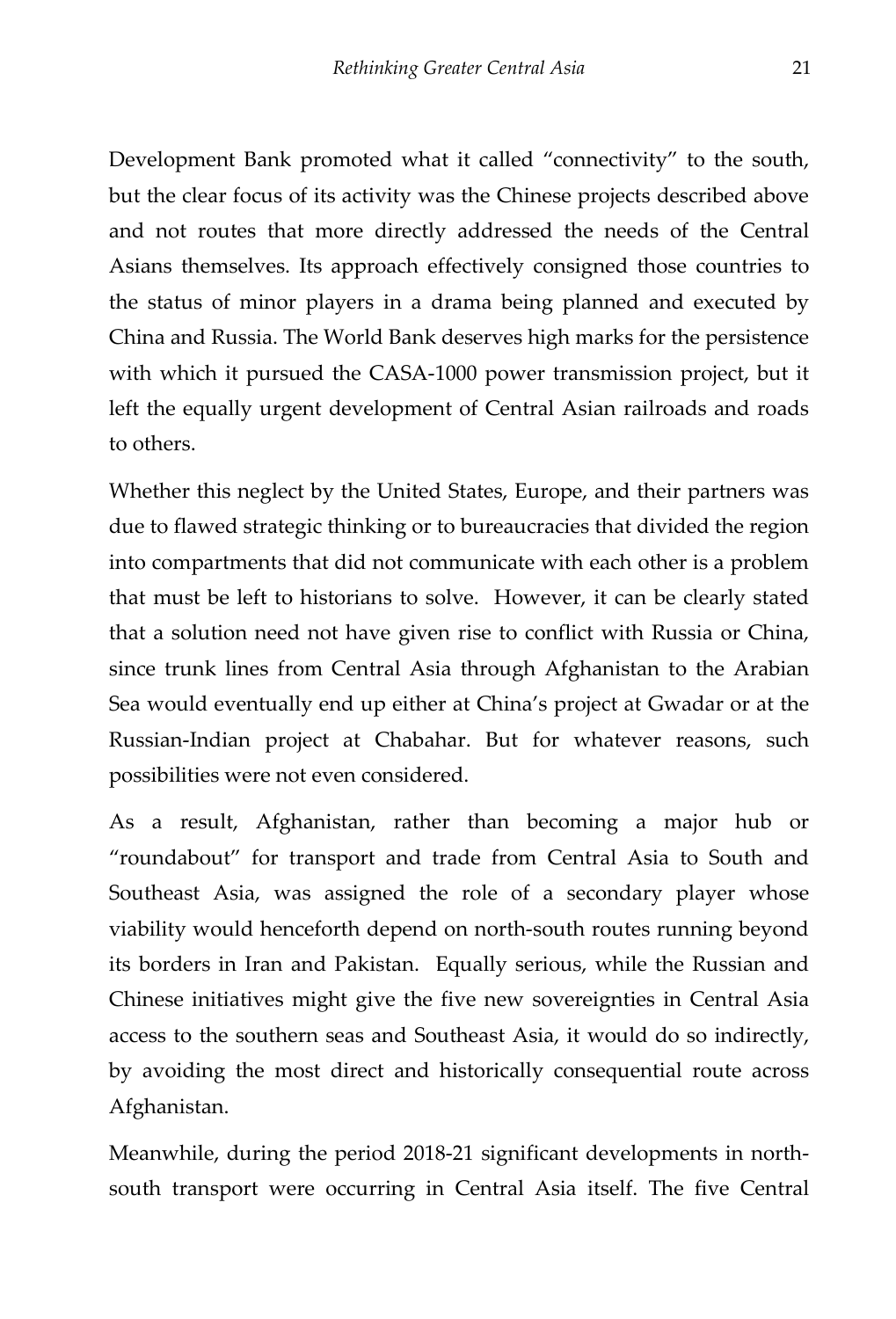Asian countries engaged in a new transport initiative organized by the United States Institute of Peace. Meanwhile, Shavkat Mirziyoyev had become president of Uzbekistan and in March 2018, organized a regionwide conference in Tashkent that opened a new era of intra-regional cooperation and coordination. This marked a radical shift in Uzbek policy, and signified that leaders in Tashkent and other Central Asian capitals were prepared to work together to advance their common interests. It acknowledged, as President Mirziyoyev put it, that Afghanistan, too, is an integral part of Central Asia.

This was followed by an even larger conference at Tashkent in July 2021, which addressed all forms of connectivity with the South and beyond, but with special emphasis on reopening the trunk route across Afghanistan. Significantly, the foreign ministers of both China and Russia were in attendance, but neither the United States nor any European country bothered to send representatives of similar rank.

Then in early 2020 the U.S. State Department issued a new Strategy for Central Asia that encouraged connectivity within the region, transport ties with Afghanistan and specifically endorsed both CASA-1000 and the crucial Lapis Lazuli route from the Caspian across Turkmenistan and Afghanistan to Pakistan. Though late in the day, these and other initiatives suggested that those who supported the opening of Central Asia's connectivity with the South and an Afghanistan corridor had found new commitment and energy.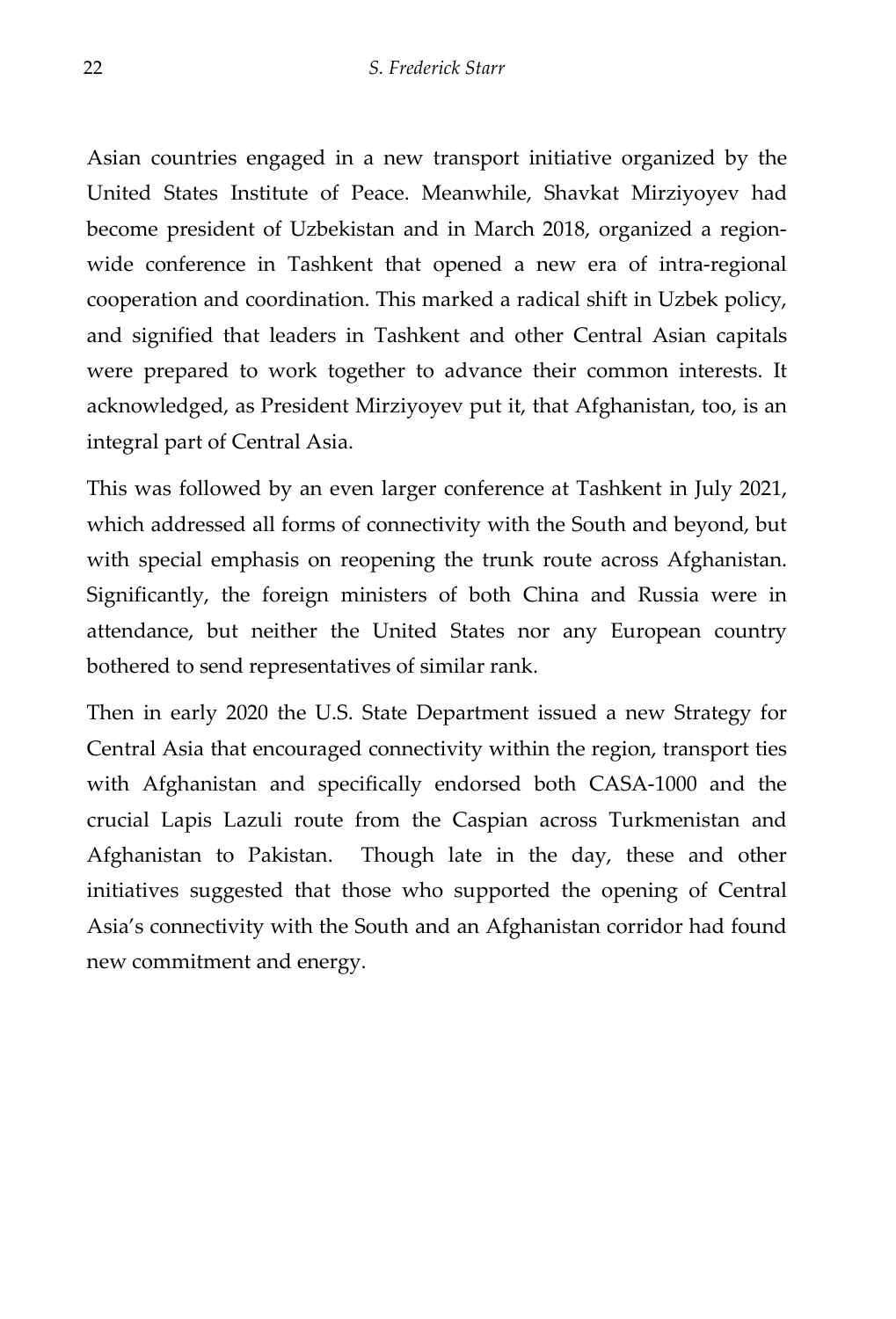### <span id="page-24-0"></span>**Impact of the US/NATO Withdrawal from Afghanistan**

The abrupt and unprepared departure of U.S. and NATO forces from Afghanistan on August 21, 2021, immediately threw all these arrangements into turmoil and put an end to practical activity to advance them. The new rulers promised that they would champion peace, protect the vulnerable, oversee a market economy, and forge positive links with their neighbors. Notwithstanding these assurances, the Taliban's Ministry for the Propagation of Virtue renewed its crusade against women, security within the country collapsed, and all Afghanistan's neighbors assumed a defensive posture. Central Asian neighbors that had been pursuing joint projects with Afghanistan now refocused their attention on preventing Taliban militants and other radical movements from crossing their borders. The World Bank promptly suspended work on CASA-1000, of which 15 percent of construction had already been completed and the rest was under contract.

Pakistan, which had longstanding ties with the Taliban, was at first so optimistic over the new Taliban regime next door that its chief of intelligence reported from Kabul that "all will be well." But the Taliban's rejection of the existing border with Pakistan and its readiness to allow Pakistani extremists from the Tehrik-e Taleban Pakistan (TTP) organization to use their territory quickly soured the relationship, leading Pakistan to bomb several Afghan sites, causing the death of forty-five Pakistani citizens. Iran also drew back. When an Afghan citizen attempted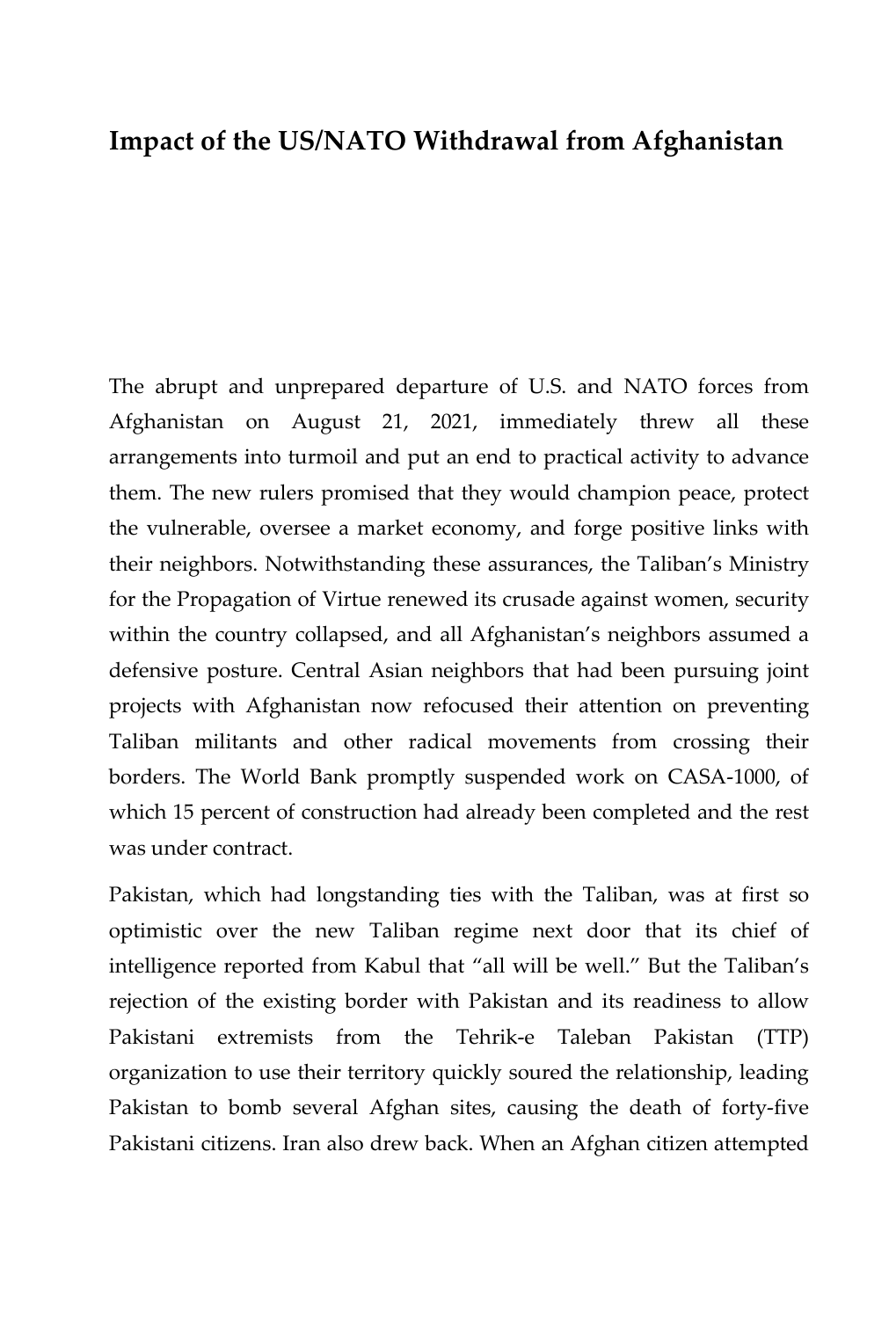to bomb the Muslim holy site at Mashad, Tehran stationed heavily armed troops along its eastern border.

A powerful brake on contact was the mounting evidence that the Taliban could not control its own territory. Besides its inability to deal with regrouped elements of Al Qaeda, the Khorasan affiliate of the Islamic State, and a revived Tajik-led movement in the Panshir mountains led by the son of Ahmad Shah Massoud, the Taliban government proved unable to contain its own forces along the border with Pakistan. Meanwhile, the emigration of key members of the rising Afghan business class, along with their money, left the government and economy without human or capital resources.

This situation froze all activity directed towards the opening of corridors of trans-Afghan transport and trade.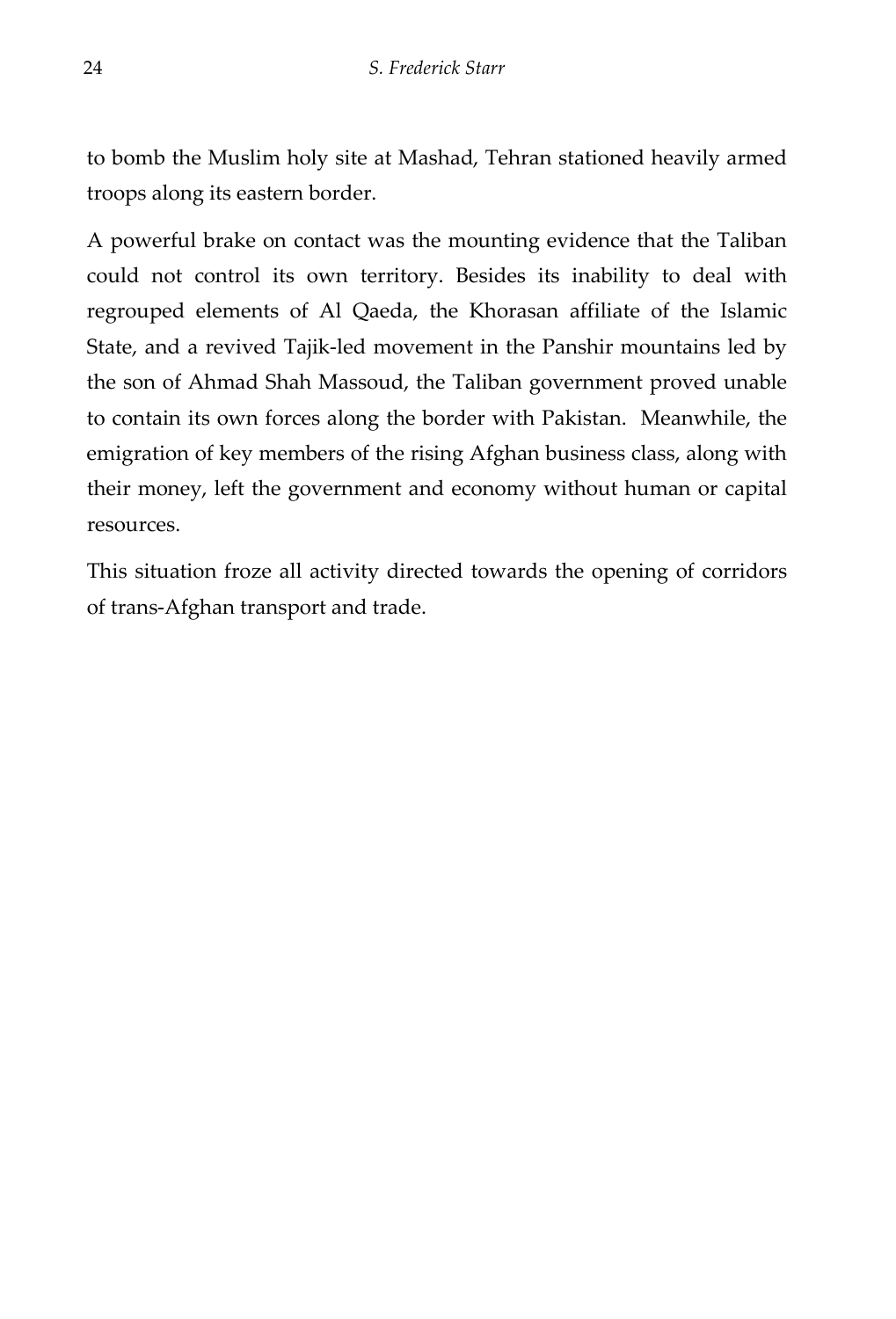## <span id="page-26-0"></span>**Afghanistan's Neighbors Pick Up the Pieces of Trans-Afghan Transport and Trade**

These unexpected and unwelcome developments seemed at first to validate and advance the north-south route being promoted by China and Pakistan to the east of Afghanistan and by Russia and India to its west. However, it turned out that both of these faced unanticipated problems and even today remain many years away from completion. The Iranian railroad system is beset by many bottlenecks that affect the route from Chabahar to Azerbaijan, while separatists in the Pakistani province of Baluchistan pose a mounting threat to both the port of Gwadar and the railroad running northward from there. Worse, neither of these initiatives served the interests of the Central Asian countries and of Afghanistan itself as directly as routes from Uzbekistan, Turkmenistan, and Tajikistan directly through Afghanistan would.

The acknowledgment of this fact led the Central Asian countries to seek some kind of minimal accommodation with the Taliban that would at least advance the cause of trans-Afghan transport. The Taliban's harsh treatment of women and failure to feed the population and suppress yet more radical groups meant that full diplomatic recognition was out of the question. However, this did not prevent these countries from receiving Taliban officials bearing the lesser title of *chargés d'affaires*.

In practice these diplomats were accorded most of the privileges of ambassadors, who responded by promptly entering into serious negotiations with their host countries on all the main bilateral issues. This adroit process made eventual recognition all but certain.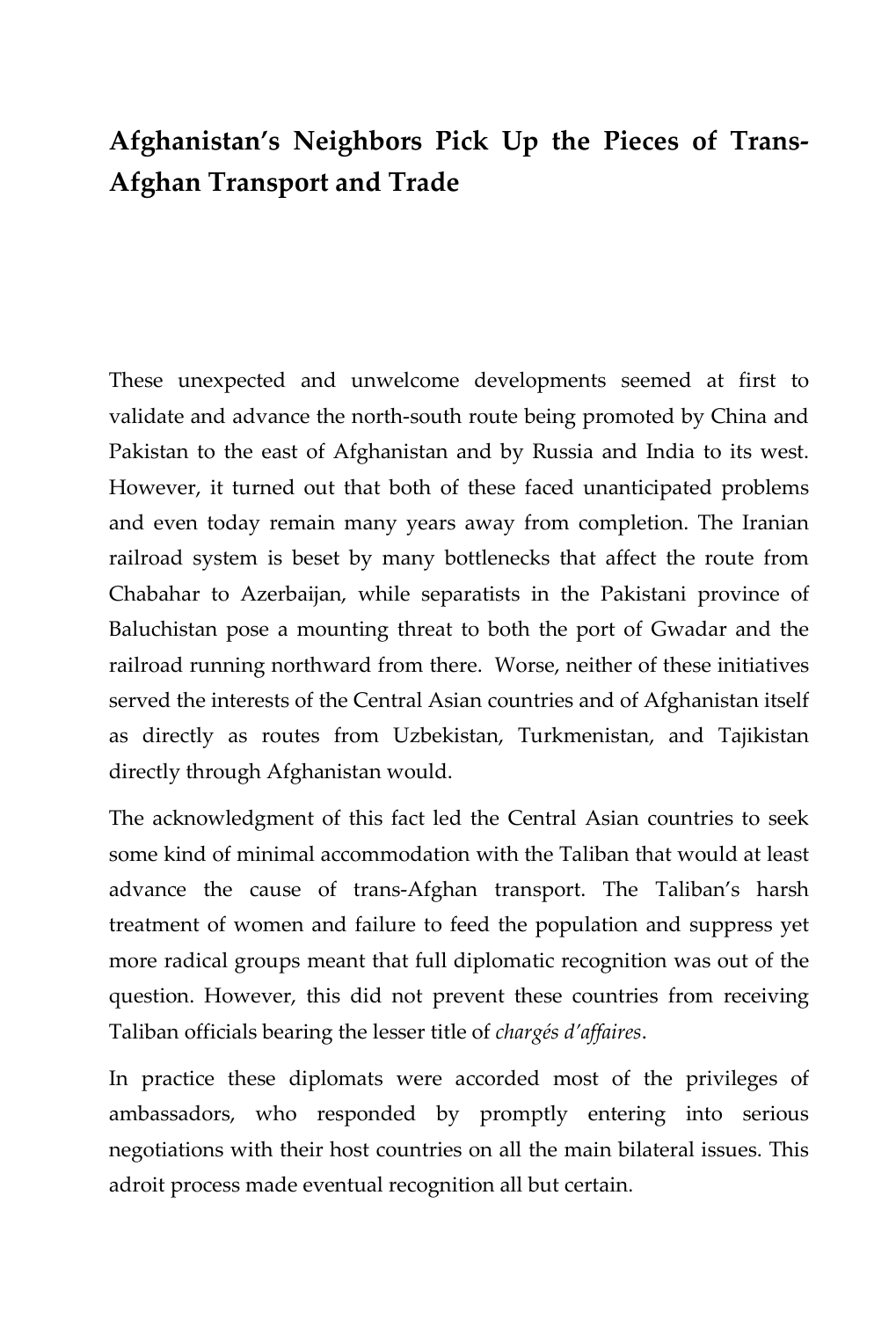China, Russia, and Qatar were among the first to follow this path, but it was Turkey that proved to be most active in doing so. Besides being a leading provider of humanitarian aid to Afghanistan, Turkey was quick to encourage Islamic countries to extend formal recognition to Kabul. At a March 2022 meeting of the Antalya Diplomacy Forum, Turkey's foreign minister called directly for other countries to recognize the Taliban government. Moving beyond the exchange of mid-level diplomats, Turkey then opened the path for contact between religious figures, educators, and businessmen in the two countries and sealed the growing relationship with various initiatives, including the opening of a Turkish consular office in Mazar-e-Sharif. Following closely behind these arrangements have been negotiations to reopen Afghanistan to Turkish logistics firms. Qatar meanwhile negotiated to reopen all of Afghanistan's airports.

China and Russia have extended the same quasi-recognition to the Taliban government as Turkey and Qatar. Discussions have taken place on a number of areas but as of this writing there is no evidence that they have extended these sessions to cover transport. This is unlikely to happen soon, as the Central Asians themselves, led by Uzbekistan and Turkmenistan, have assumed an active and even leadership role in this area and have made known their intention to maintain and defend their status as stewards of the project. This is to be expected, as it is the Central Asians who have the far most at stake in opening a window through Afghanistan to the southern seas. Indeed, this project directly addresses their sovereignty, economic progress, and viability as self-governing countries.

Meanwhile, both Russia and China have persisted in their efforts to build transport corridors to the east and west of Afghanistan. Pakistan, concerned that China's attention might be diverted to the Pacific, is considering adding domestic sources of funding for the railroad from Gwadar to Chaman on the Afghan border. Russia, with its resources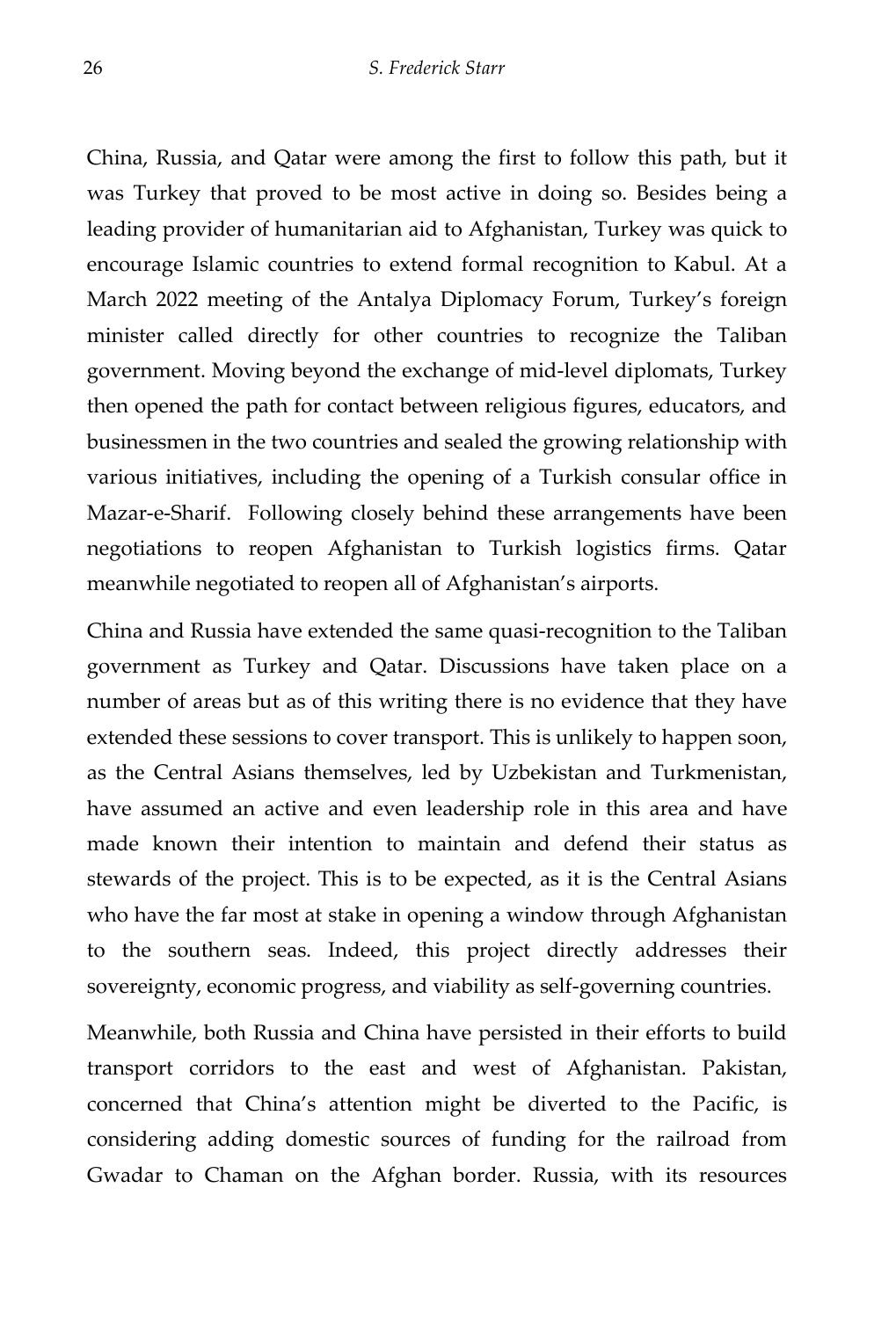heavily committed to its war against Ukraine, has left development of the routes to Chabahar mainly to Iran, which faces economic challenges of its own, and to India. While the India-EU Connectivity Partnership signed at Porto in 2021 embraces transportation, it as yet includes no mention of Chabahar. Acting on this latest initiative, Indian merchants in the spring of 2022 delivered one hundred tons of sugar from Mumbai to Uzbekistan. Noteworthy is the fact that they sent it by ship first to the Pakistani port of Karachi and thence by truck across Afghanistan to Uzbekistan. This marked the first instance of cooperation between India and Pakistan in the cause of connectivity.

Pakistan's formal relations with the Taliban have not improved since Islamabad accused the Afghan government of harboring members of the Pakistani Taliban and of rejecting the Durand Line demarking their border. This temporarily froze trans-Afghan trucking from Pakistan. However, even after Pakistani bombings along the Afghan border, under its new prime minister, Shahbaz Sharif, Pakistan continues to support the Uzbekistan-Afghanistan-Peshawar railroad project and Pakistani logistic firms are fully prepared to renew runs across Afghan territory as soon as possible. Taliban leaders in Kabul have indicated their support for this, on the obvious grounds that it will provide their flagging government with a fresh source of revenue.

In a similar spirit, the Shiite government of Iran vehemently opposes the Taliban government for its militant Sunni sectarianism and for its efforts to suppress Hazara Shiites in the north of the country. Nonetheless, it continues to develop its port at Chabahar, the railroad that will connect it to Herat in Afghanistan, and the further rail link northward to Azerbaijan and thence to Russia. Competition between Chabahar and the Chinesesponsored port at Gwadar remains strong, but unacknowledged by either side.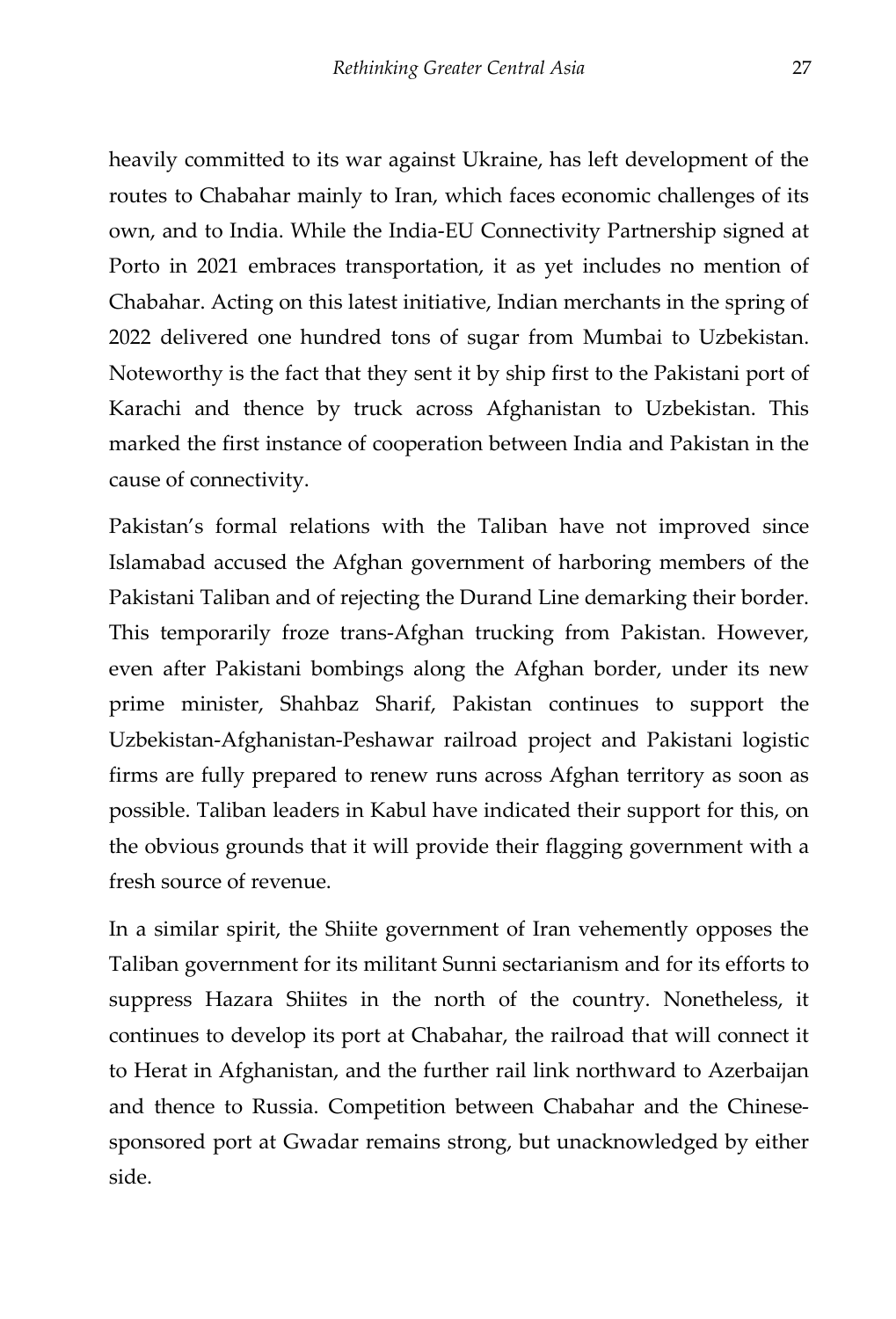With its 1,300 kilometer border with Afghanistan, Tajikistan has a keen interest in good relations with its southern neighbor, the more so since ethnic Tajiks and Badakhshanis live on both sides of the border and are linked by long-standing family ties. The new Chinese-built road from Xinjiang to the American-built bridge over the Pyanj further enhances the potential of this economic relationship. Moreover, the CASA-1000 Pipeline project will bring major economic benefits to Tajikistan, but is stalled until the World Bank and Taliban reach some sort of accommodation. Meanwhile, the revival of anti-Taliban resistance by Afghan Tajiks from the Panshir region has frozen relations between Tajikistan and the Taliban. For the time being, then, Tajikistan remains the only one of Afghanistan's Central Asian neighbors that has refused to allow Taliban officials to visit and reclaim authority over Afghan embassy properties in their country.

Having established itself as the regional leader in opening transport corridors across Afghanistan to the sea, Uzbekistan is particularly keen to reach a *modus vivendi* with the new Taliban government that will enable it to advance these limited but strategically important projects. Uzbekistan boasts such highly competent experts on Afghan affairs as Ismatulla Irgasahev, special representative of the Uzbek President Shafkat Mirzioyev, and Deputy Prime Minister Sardor Umurzakov, who also heads the Investments and Foreign Trade Ministry. Together, they have mobilized to scope out future plans of action regarding transport. To this end Uzbekistan has reopened an Afghan consulate on its southern border at Termez and held extensive discussions in both Tashkent and Kabul with senior Taliban officials. According to Irgashev, the Taliban are "a reality that must be accepted."

Turkmenistan, too, has worked with the Taliban government to relaunch construction of the TAPI pipeline on the territory of Afghanistan, along with the electrical transmission lines, road and fertilizer plants associated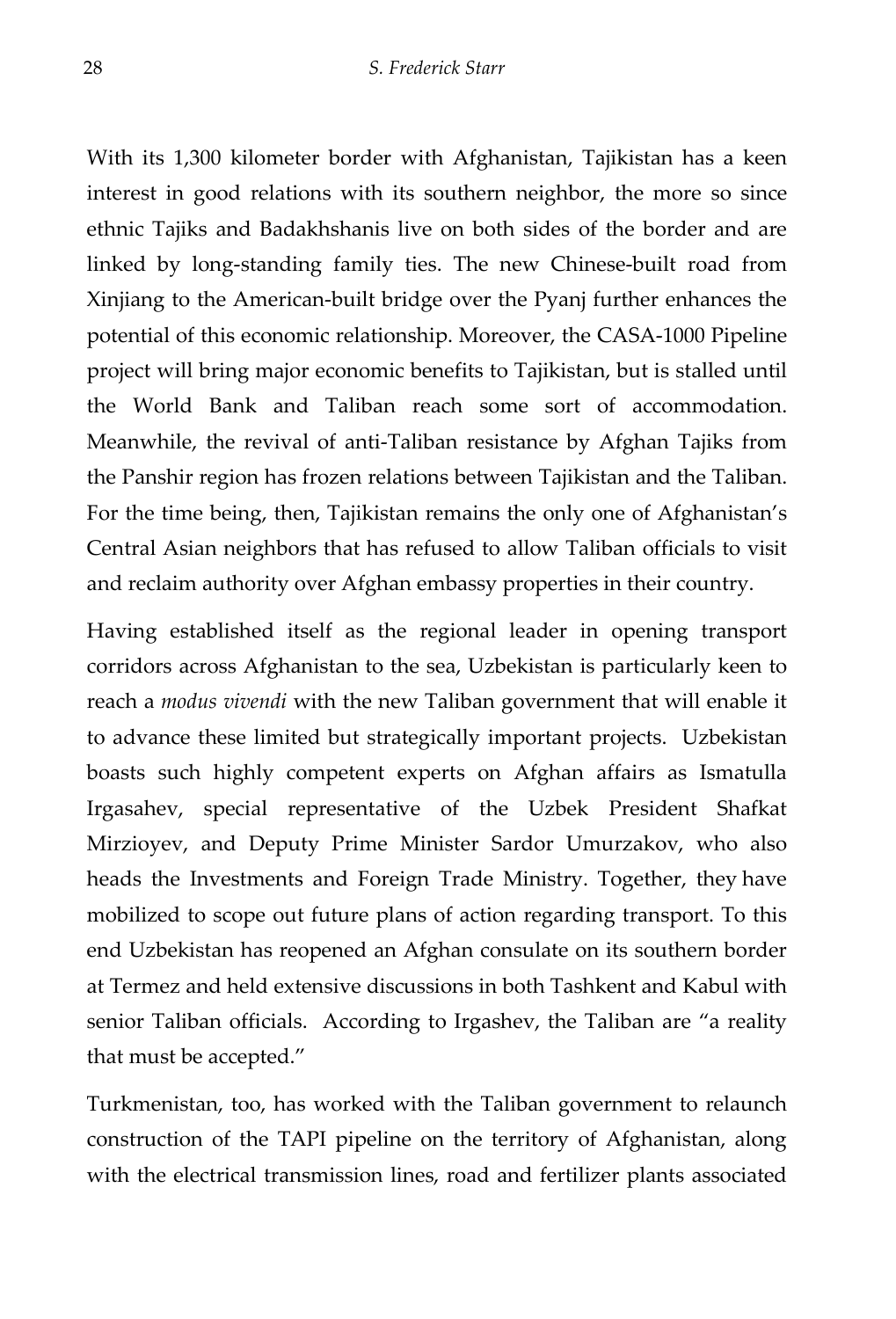with that project. With funding from the Islamic Development Bank, Turkmenistan has completed construction of the TAPI pipeline and related facilities on its side of the Afghan border and is once again communicating with Kabul to confirm final plans for their extension across Afghanistan. Turkmenistan has meanwhile granted full authority over the negotiation of the electric transmission line to Pakistan to Ahmet Çalık, a Turkish businessman and trusted friend of Ashgabat.

However, with the possible exception of the Islamic Development Bank, international financial institutions are for the time being out of the question as funders. Ashgabat nonetheless continues to court the IDB and to approach other possible funding sources in the Middle East and is joined in this effort by the Taliban government. Pakistan, too, has reaffirmed its commitment to TAPI and is assisting in the effort to secure funding for the Afghan section of the project.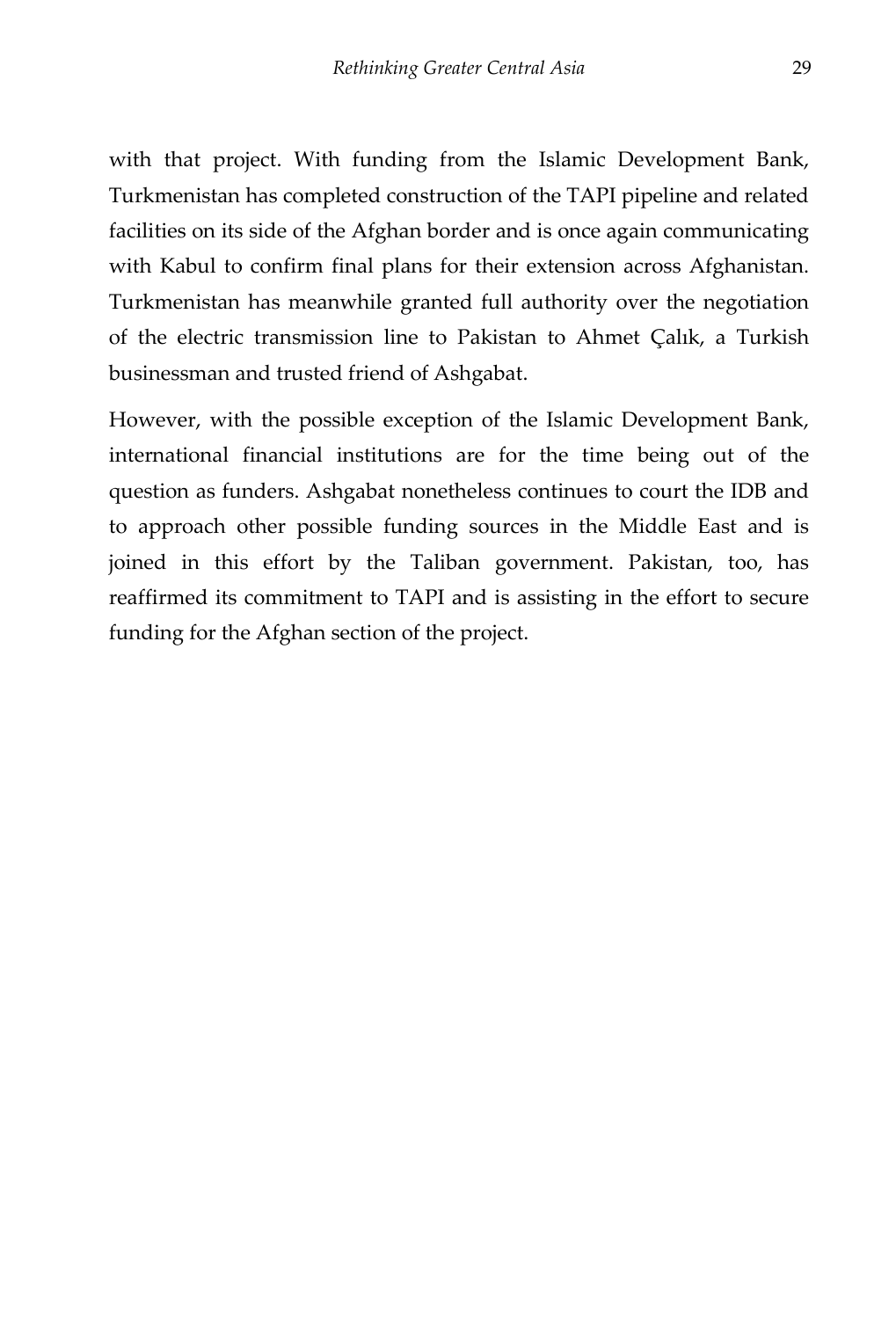# <span id="page-31-0"></span>**Is the Revival of Central Asia's Direct Transport Route Through Afghanistan Possible or Likely?**

This review confirms several important theses regarding transport corridors linking the heart of Eurasia to the Arabian Sea and Southeast Asia.

While both the two major powers – China and Russia – and the smaller and new states of Central Asia all consider connectivity to the Arabian Sea to be of major geopolitical and economic importance, they translate this affirmation into sharply different programs. These differences arise from both geography and politics, and directly shape their starkly different projects.

China's main objective is to connect the Xinjiang sector of its national transport network with the southern seas and to do so in a way that advances its influence and control over the Indian Ocean. Russia's objective, while similar, focuses on connecting the western regions of its vast territory to the southern seas by the politically most secure route.

The five Central Asian states, all of which stress the centrality of connectivity with South Asia to their security and national development, quite rationally demand access to the most direct route possible. Because Iran and Pakistan dominate the Arabian Sea's coastline, they fully acknowledge and cooperate with the Chinese and Russian projects. But all of them are strongly committed to opening routes for the transport of goods, gas, and electricity that head directly southward through Afghanistan. This arrangement would prevent these countries from being marginalized in continental trade, strengthen their collective viability as a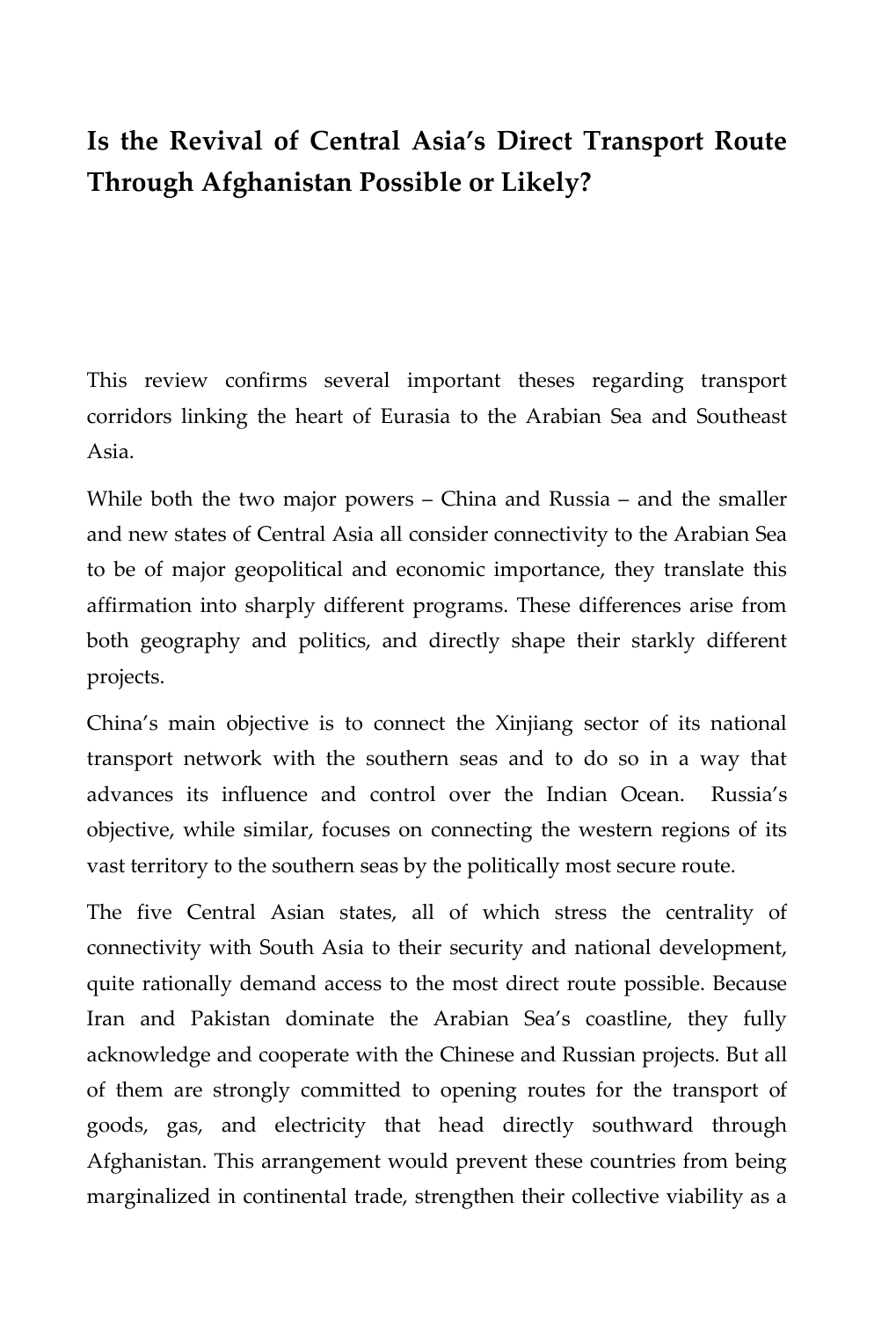region, and contribute to the stabilization and development of Afghanistan, which they all view as an essential elements of their separate and regional interests.

All three of these centers – China, Russia and Central Asia – are working actively to advance their programs. Because neither the Chinese nor Russian projects depend in any way on Afghanistan, they are moving haltingly but steadily forward, the main impediment for China being its overriding focus on East Asia and for Russia being the deepening problems of its economy.

The Central Asians must reckon with three worrisome problems. First, of course, is the unresolved status of the new government in Afghanistan. Its political failure or economic collapse would end all their progress on transport. Second, they lack the degree of intraregional cooperation and coordination needed to make their combined efforts more than the sum of their individual projects. Indeed, Central Asia remains the least coordinated and collaborative of all world regions, from South Asia to Scandinavia to the Caribbean. Third and most important, neither individually nor collectively do they command the requisite resources to accomplish their project, nor will they unless foreign friends and international financial institutions come to their aid.

Both Russia and China have invested in Central Asian transport, but their projects serve most directly their own needs, not the strategic objectives of the Central Asians themselves. Between 2001 and 2021 both of these powers also followed closely the development of trans-Afghanistan transport routes and presumably would now be prepared to do so again if the prospect presented itself.

**Such a development would fundamentally shift Afghanistan into the orbit of China's Shanghai Cooperation Organization and Russia's Eurasian Economic Union. Of even greater moment, it would leave all**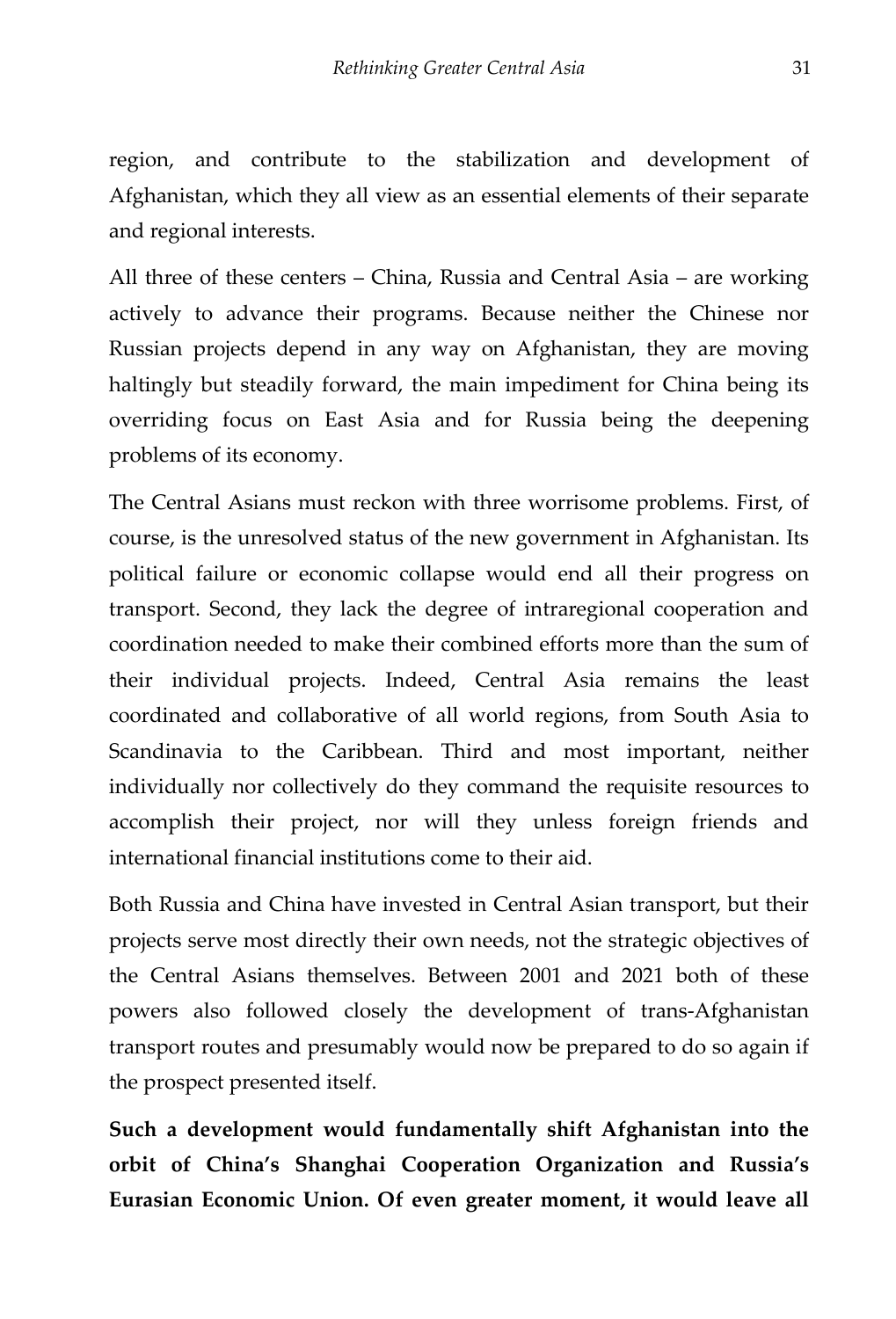#### **five of the Central Asian states with no alternative but to move irrevocably into the orbits of Russia, China, or both.**

Is there an alternative to this scenario? It is at this point that the future roles of the United States, European Union, Turkey, and Gulf states come into play. Individually and together, these four are the only powers with the economic might and organizational skills to affect the present situation.

To varying degrees, all of them will be closely watching the actions of the Taliban government itself. As we have seen, both Qatar and Turkey have already engaged deeply with the Taliban. However, the threshold for engagement is far lower for the Gulf states and Turkey than for the US and EU. Bluntly, any western actions that could be perceived as helping the Taliban would be quickly rejected by America and Europe.

Qatar's role in the Afghan-US negotiations in 2019-2021 positioned it to take an active role in assisting Kabul's new government. Turkey's President Erdoğan called early for recognition. Quick action by the Turkish Red Crescent, Disaster and Emergency Management Authority, as well as by several NGOs such as the Besir Association, Hayrat Yardim, and the Maarif Foundation, have established Turkey as the leading provider of humanitarian assistance and positioned it well for a future role in Afghanistan and, by inference, all Central Asia.

Even before the Taliban's rise to power Ankara had been working assiduously to broaden its outreach to all Central Asia, as well as Azerbaijan. To now the dream of a union of Turkic nations remains a chimera, but the strength of Turkish business ties with the region augurs well for the country's future voice in affairs of the region, including Afghanistan.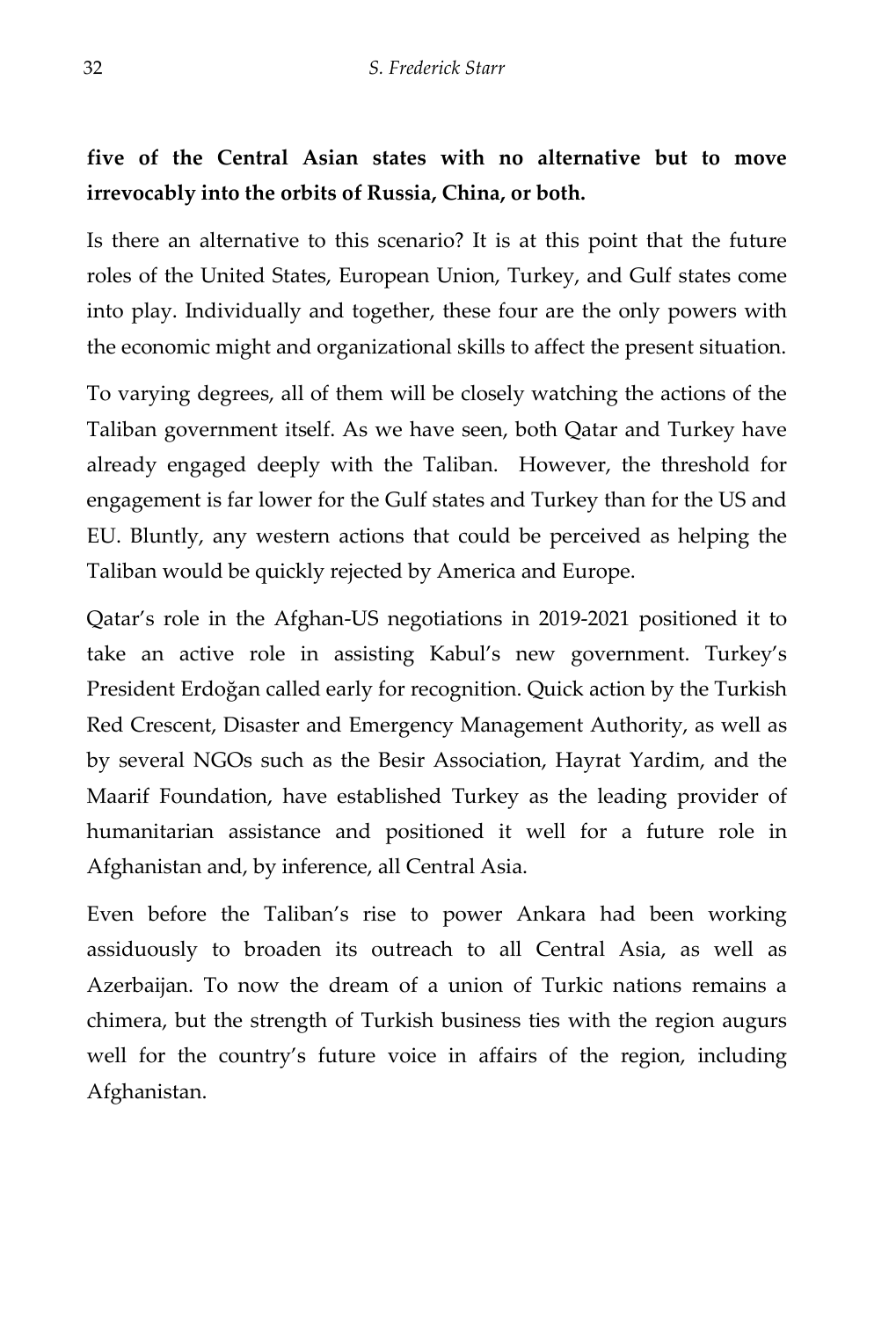## <span id="page-34-0"></span>**A Collaborative Role for the United States and Europe and a Strategy to Support It**

This brings us to the future role of United States and Europe in Central Asia and Afghanistan. Both have affirmed that diplomatic recognition will depend on the Taliban's posture regarding human rights and especially the rights of women and on its ability to suppress radical Islamist currents on its territory and within its own ranks. However, until these standards have been met, are there no other forms of engagement on Central Asia-Afghan issues that should be considered, as so many other countries have done?

We have seen that America's existing strategy for Central Asia – which dates to 2019, although it was published in 2020 – calls for supporting the CASA-1000 electric lines, connectivity within the region, and transport ties with Afghanistan, including the Lapis Lazuli route from the Caspian across Afghanistan to Pakistan. The withdrawal from Afghanistan in 2021 and President Putin's invasion of Ukraine in 2022 effectively terminated this strategy, and no new strategy has taken its place.

The impact of this on the countries of Central Asia (and the Caucasus as well) has been to deny them American support for one of their top strategic priorities, namely, to open corridors to the South that would provide them with a strategic alternative to domination by Moscow, China, or both. Whether due to neglect or design, no new strategy has as yet been advanced in Washington. To be sure, American diplomatic and commercial activity in the region continues as before, with some notable successes, such as increased American investment in Uzbekistan. A visit to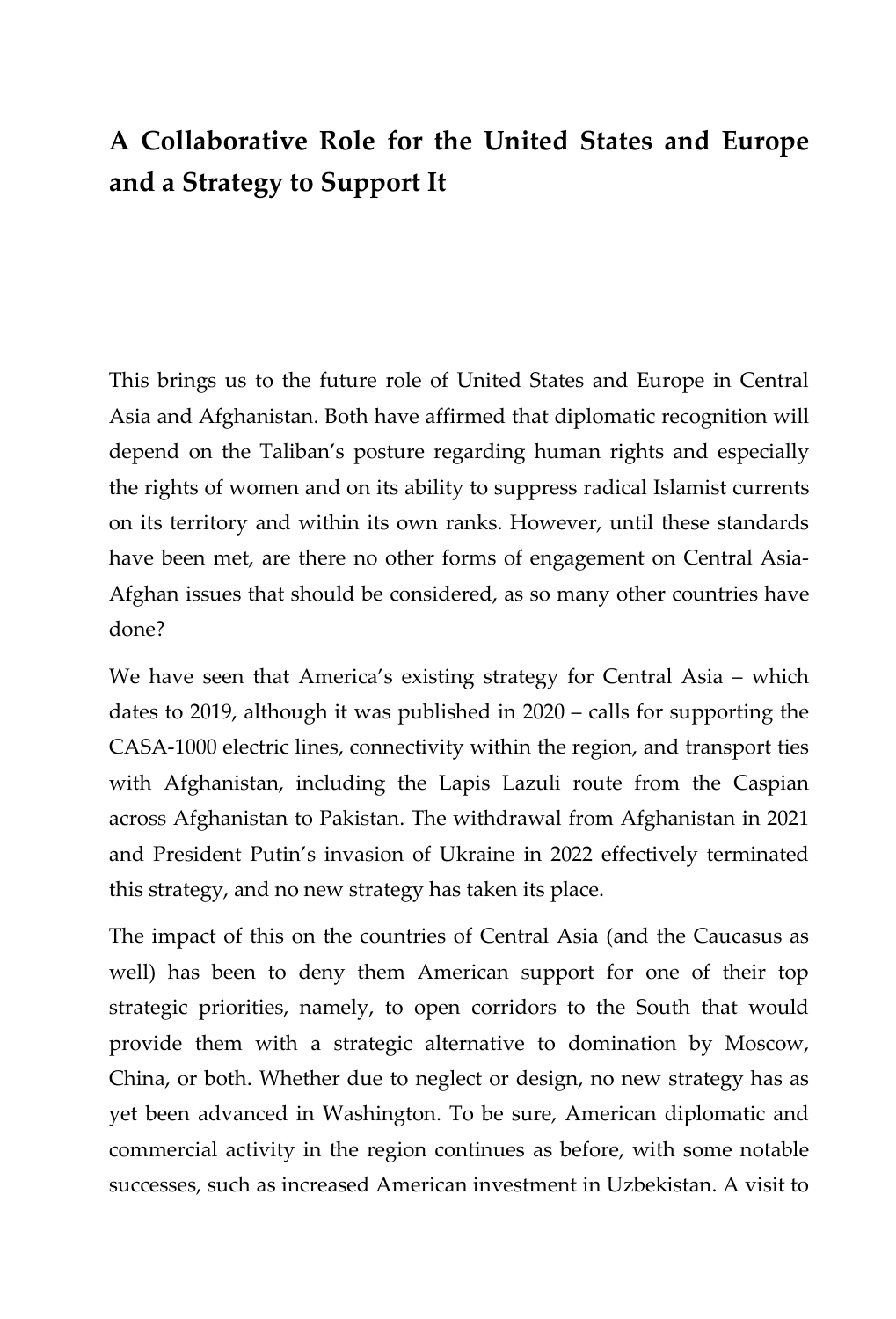Central Asian capitals by high-ranking Washington officials is also being planned. However, on the strategic level Washington remains conflicted, lacking clarity both on the impact of the Taliban government on the region and on how the Russian war on Ukraine affects it.

In fact, the two issues are closely entwined. The Central Asian states have good reason to worry that Moscow, whatever the outcome in Ukraine, might view them as easy next targets for any grand effort to reconstruct the old Soviet borders. Any new American strategy must seriously consider this possibility, not as a matter of purely regional concern in a remote region but as of an important element of much larger and more global geopolitical calculations.

To do so it must accord a far more prominent place to Central Asia's security in any future strategy. Connectivity to the South must be at the core of such a new approach, and not simply one goal among many. Bluntly, Washington and its allies must recognize that if they allow transport corridors from Central Asia to the South to remain closed and undeveloped, they will effectively consign the region's five sovereign states to the tender mercies of Russia or China.

A fresh strategy for Central Asia poses many challenges, not the least of which is the likely opposition of many retired American generals and diplomats who toiled for years in the region, and a bevy of respected experts who believe that America's top concern must be to transform or bring down the Taliban government.

As a long-term goal such concerns warrant respect, but they offer no path for the present. By posing a stark choice between recognition and nonrecognition they exclude all intermediate positions, and thus denies to America and its allies a host of potentially productive steps along the path forward.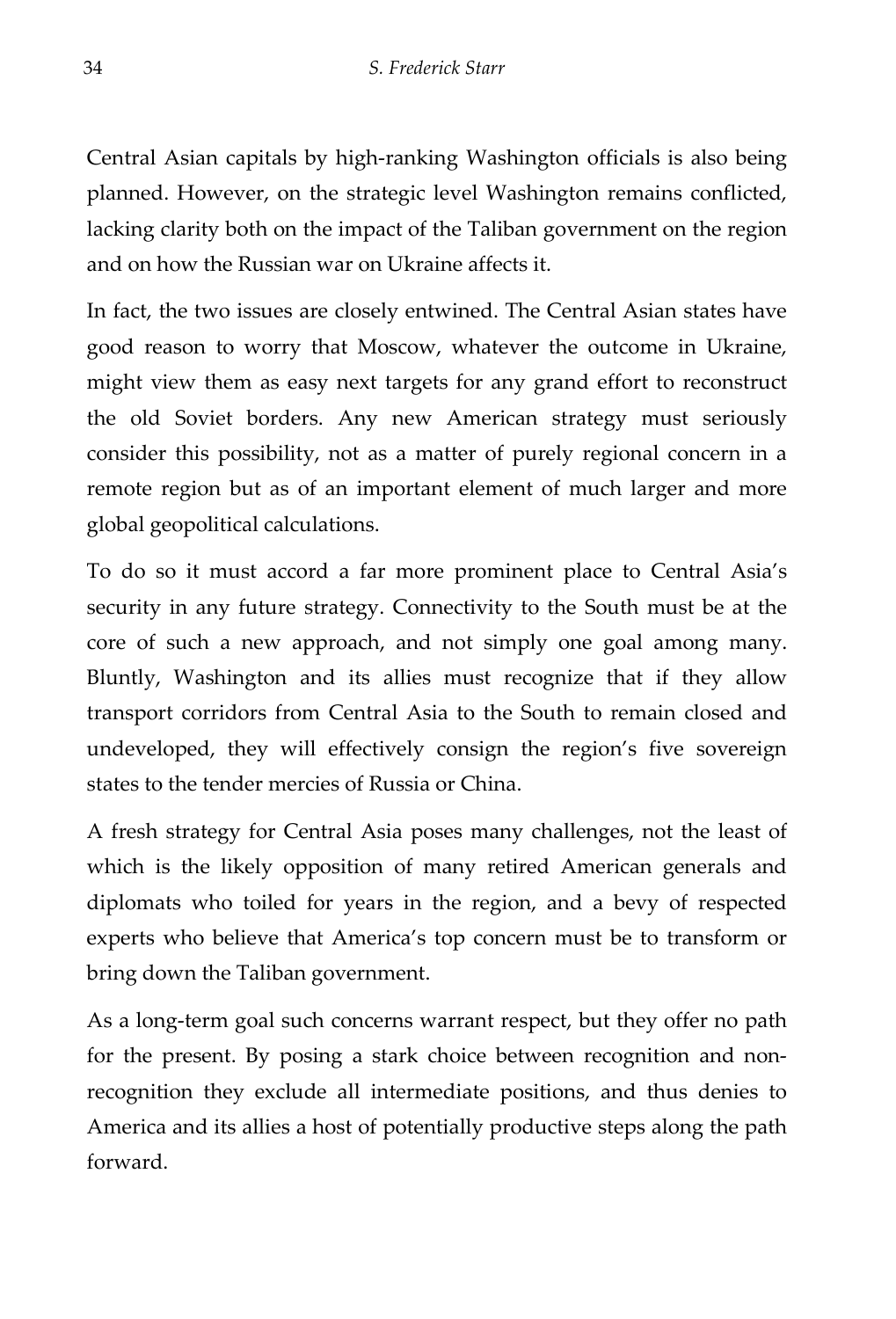Among these would be to discuss with Central Asian partners their emerging security concerns and to explore the many ways in which these coincide with America's larger strategic interests. At or near the top of any such list would be the transport of goods, electricity, and gas from Central Asia across Afghanistan to consumers or ports further afield. Rather than viewing these merely as technical projects, as has been done in the past, they must be evaluated in terms of the core strategic interests of both parties. Because the views on this of both the U.S. and Central Asians largely coincide, such an exchange would be productive for both parties.

Important voices in Washington may well object that for the U.S. to embrace international transport as a core element of its strategy for Central Asia is bound to arouse concerns in Moscow or Beijing. But it should be noted that major road or railroad routes from Central Asia through Afghanistan would lead either to the Chinese-built port at Gwadar in Pakistan or to the Indian-Russian port project at Chabahar in Iran. Since the American army had no problem with using Chabahar during its campaign in Afghanistan and depended heavily on Pakistani ports as well, this concern can be set aside. To do otherwise would be to qualify America's professed support for the sovereignty of Central Asian states.

Far the most serious objection to this approach is the charge that it is a back-door path to diplomatic recognition of the Taliban government and support for its actions. Indeed, many of the countries that have received chargés d'affaires from Kabul may view their actions this way, making recognition a *fait accompli*. Maria Zakharova, speaking for the Russian Ministry of Foreign Affairs, admitted as much when she stated that "We regard this as a step towards the resumption of full-fledged diplomatic contacts."

But for the United States and Europe this would be wrong conclusion on several counts. First, such engagement falls far short of diplomatic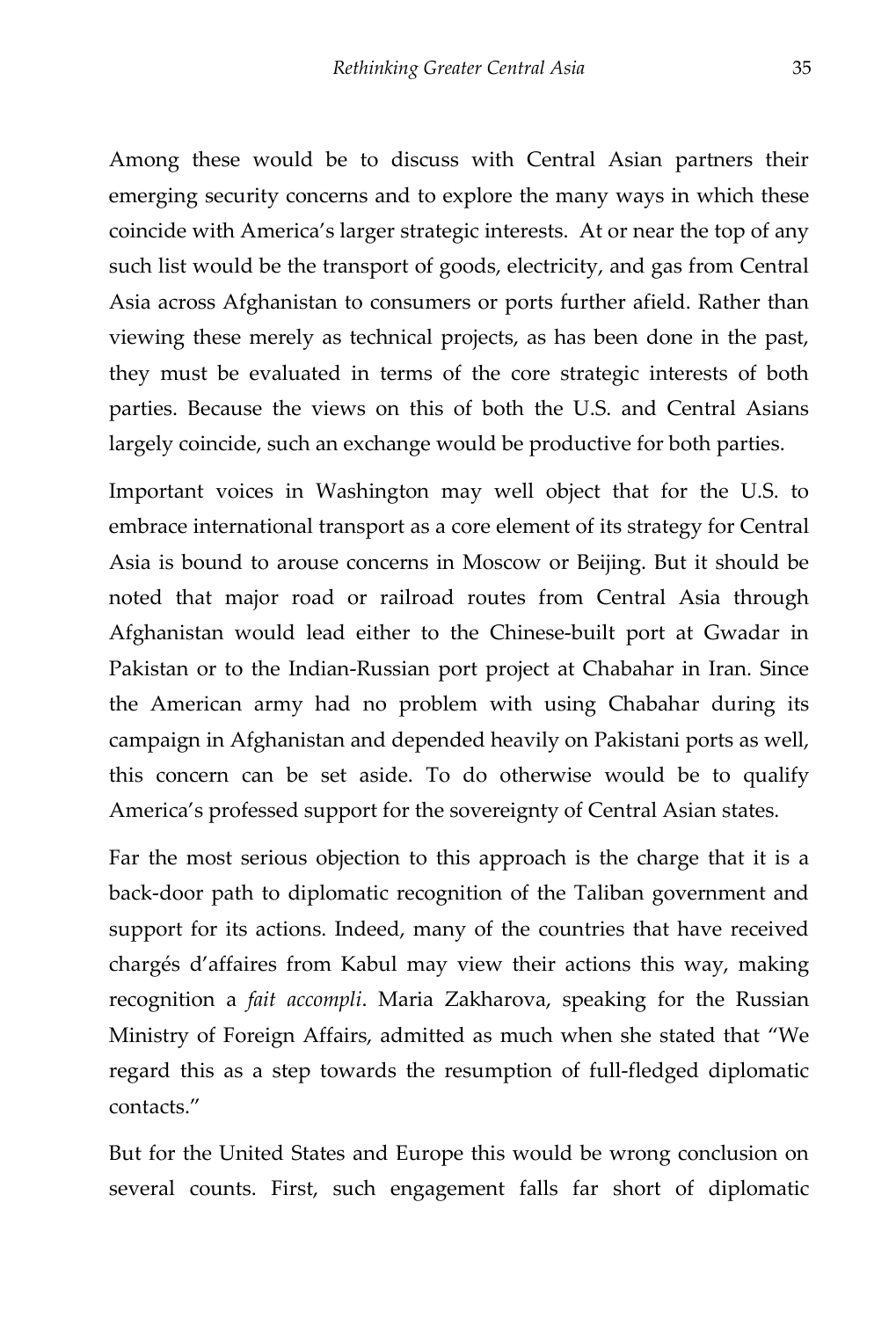recognition, which can be withheld indefinitely, depending on Taliban actions with respect to human rights, religious extremism, and governance generally. Second, to the extent Washington deems it necessary, Americans and their European friends would be able to act *through* the Central Asians, notably Uzbekistan, rather than as solo actor, and their involvement can be terminated at any time, depending on Kabul's actions. Third, to the extent that such transport and trade helps the Afghan economy, it will mainly benefit the country's small remaining business class and small enterprises along the main routes; it will also help alleviate the grinding poverty into which thirty-seven million Afghans were plunged as a result of America's abrupt withdrawal.

Addressing such concerns, America and Europe can insist that the Central Asian negotiators seek Taliban agreement to use money from tariffs to alleviate the hardship of extreme poverty on the local level, rather than for funding the military or central institutions in Kabul. This would not be simple, but if the West is not involved one can be sure that all the funds will go directly to Taliban's central treasury in Kabul. And to repeat, what is proposed here is a non-committal act that does not lower America's standard for extending diplomatic recognition, and which is reversible at any time if necessary.

**Rather than view the embrace of Central Asia's trans-Afghan transport project as a back-door path to help the Taliban or extend diplomatic recognition to their government, it should be seen as a way to test Taliban intentions, their ability to evolve, their readiness to honor agreements, and their commitment to the welfare of the Afghan populace.** 

Lacking such engagement with the Central Asians, America and its values will be completely sidelined. Washington and Europe will be dependent on their own intelligence agencies, which have largely proven to be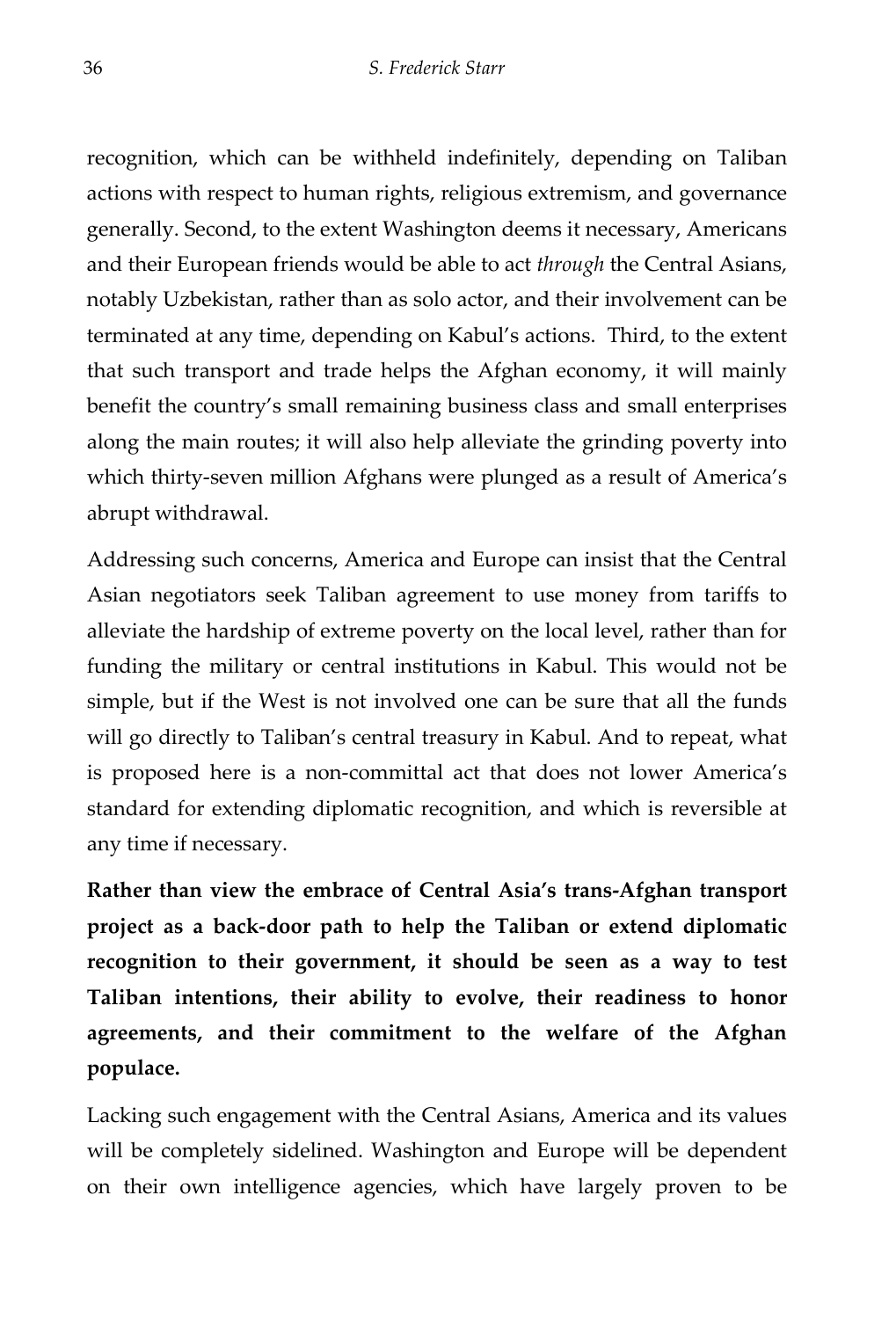inadequate in Taliban-ruled Afghanistan, and on accounts from the thirtyfour countries that are already interacting with the Taliban. And to repeat, in nearly all of the relevant projects affecting trans-Afghan connectivity to the Arabian Sea, America would be working with and through partner governments of Central Asia, rather than as a solo agent.

Most important, the strategies and actions proposed here directly strengthen the economic viability of all countries of Central Asia and by doing so, undergird their sovereignty at a time when it is under existential threat from large neighbors. In a notably practical spirit and with limitations to be defined by Washington and Europe themselves, it advances the priorities of all Central Asian countries and with Azerbaijan as well. Above all, it promotes the strategic interests of the entire West in a post-Ukraine world, however the current war there turns out.

Stated differently, the proposed strategy offers Washington a second chance, both with respect to the five countries of Central Asia and, collaterally, to Afghanistan itself. With no commitment to present or future diplomatic recognition of the Taliban government in Kabul, it will create for the United States a constructive role throughout the region, thereby preventing a power vacuum in a vast territory which both Russia and China view with geopolitical avarice. They will signal to both Moscow and Beijing that the American "pivot to Asia" includes all five of the former Soviet states of Central Asia and does not necessarily exclude Afghanistan. While indicating that neither Russia nor China has a free hand in the region, it will also signify that Washington is open to collaborate with them, so far as such joint actions advance America's core commitment to the sovereignty and self-determination of the regional states of Central Asia.

In taking the steps proposed here the United States would not be acting alone. Both the United Kingdom and the European Union are in urgent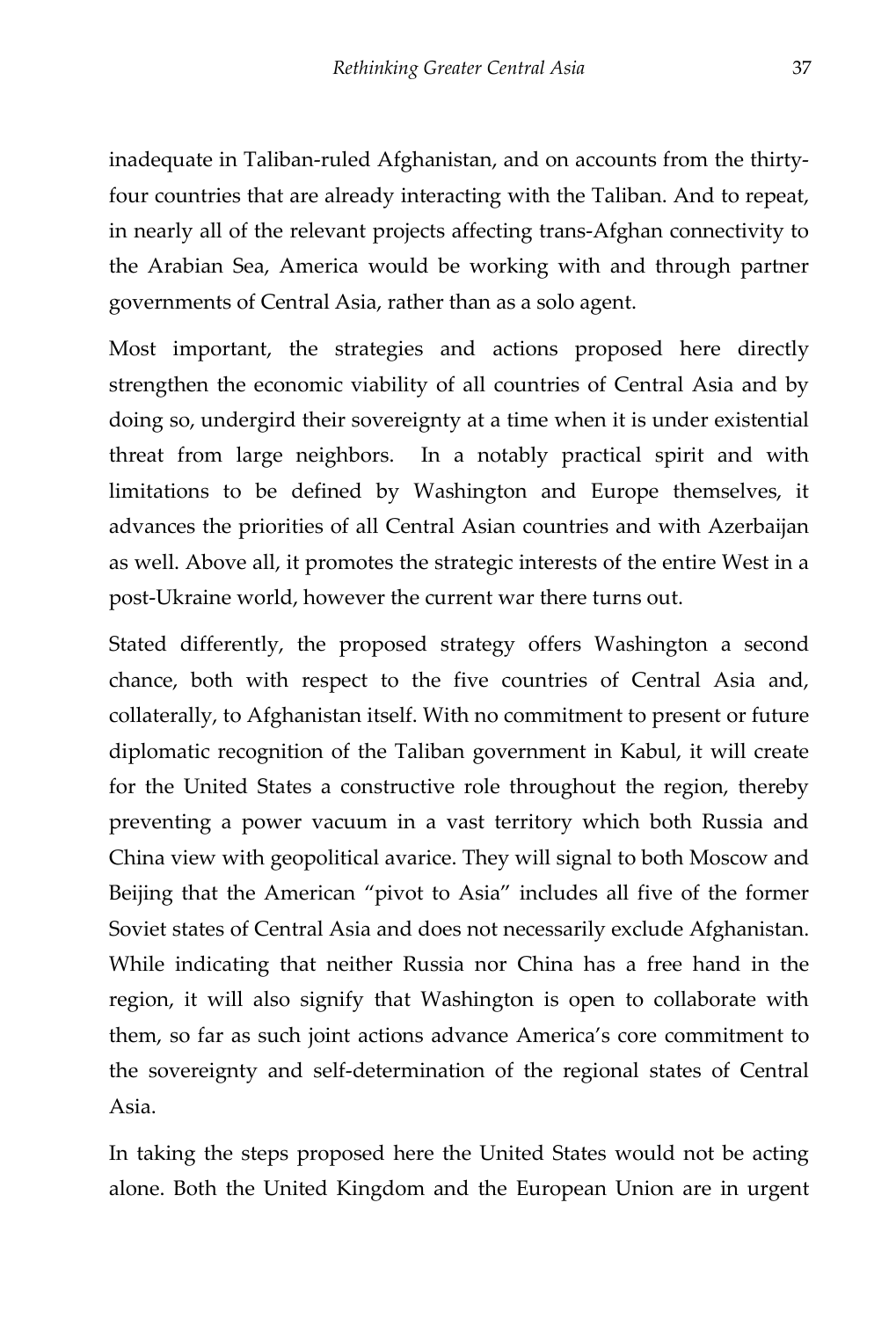need for a new strategy towards Central Asia and Afghanistan. It should not be difficult to come up with a unified or coordinated approach along the lines discussed above. Indeed, Boris Johnson, the British Prime Minister, has explicitly called for such a common approach.

In forging such a common approach, particular importance must be assigned to Turkey. With its deepening involvement with both Central Asia and the new government in Afghanistan, Ankara should be considered among America's chief collaborators on the region as a whole. That Turkey is also a NATO member is especially relevant, for it has shown a consistent interest not only in economic and educational relations with Central Asia but with security as well, which both the U.S. and Europe have tended to put on a back burner.

A final note to the new approach to transport proposed here concerns the means through which America, Great Britain, and Europeans might advance it. All too often in the past the United States has worked *on* regional partners, evaluating and grading each of them and parceling out its largesse on that basis. In this case, however, the interests of the United States and regional states coincide, which should make it possible for Washington to work *with* the Central Asians rather than *on* them. In this, as in all other dimensions of the proposed strategy, America's role will be to help support sovereignty and self-determination.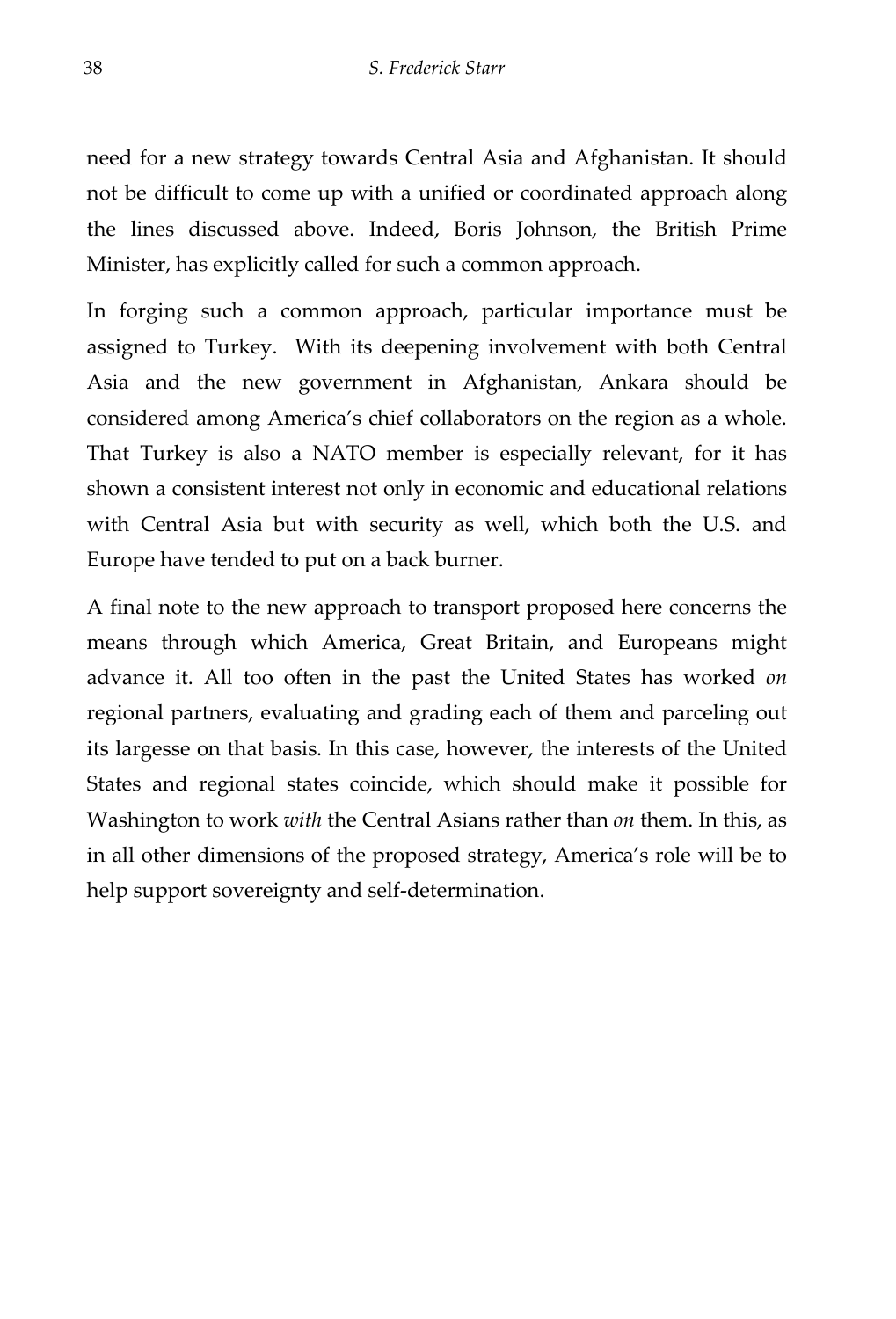#### <span id="page-40-0"></span>**The Likely Effects of Inaction**

When evaluating a prospective strategy, it is important to pinpoint the objectives it is intended to advance and also the likelihood of it actually doing so. The program proposed above is designed to deepen the sovereignties of the five Central Asian states as a group by supplementing their collective strength with strategic support from America and Europe. It identifies enhanced transport and trade through Afghanistan to the southern seas as the key to this process.

By opening the most direct window to the South it will enhance the ability of these countries to balance future pressures from Russia and China with links with the countries of South and Southeast Asia. Backed by the U.S. and Europe, the countries will be able to maintain productive relations with all the major powers without being dominated by any one of them or by a grouping thereof. This strategy embraces Central Asian efforts to construct transport routes through Afghanistan for the international transport of goods, electricity, and gas, but would staunchly oppose diplomatic recognition of the Taliban government until it meets accepted standards in the area of human rights and freedoms.

No less central to the evaluation of a prospective strategy is to gauge the outcome if that strategy is *not* adopted. In the present case the results would be numerous and self-evident. The Central Asian economies would grow at a slower pace, if at all. Denied the most direct transit routes to South and Southeast Asia, they would suffer from a universal "distance tariff" on their entire trade with both regions. The Central Asian states would continue to court investments from the West but their economic,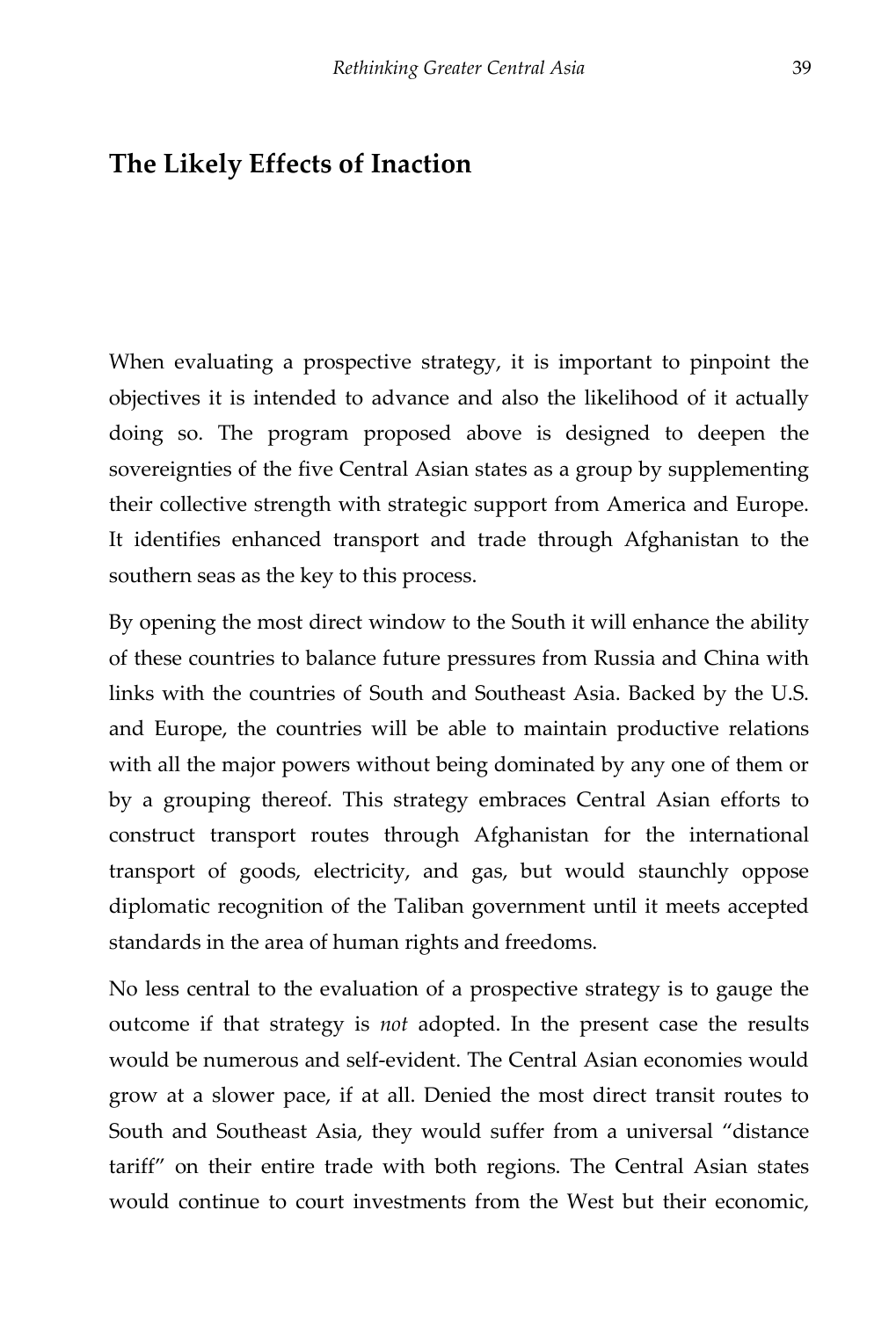political and strategic dependence on China, Russia, or both countries would steadily increase. Meanwhile, the world would be denied an important gauge by which the intentions of the Taliban government could be evaluated. Moreover, failure in this international project would deepen the desperation of millions of Afghans and relegate their country to the status of a very minor outlier of nearby major powers.

On a global scale, if the U.S. and Europe shy away from the type of engagement proposed here they would hand control of inner Asia to Moscow and Beijing, with Pakistan, Iran, and India in secondary and fractious roles. It would undermine the sovereignty and self-determination not only of the Central Asian countries themselves but of Azerbaijan and Georgia in the Caucasus.

Meanwhile, countries in Asia, Africa, and Latin America would not be blind to these developments and would adjust their relations with the West accordingly. Finally, and of special urgency today, is that such a turn of events would provide Vladimir Putin or a successor with tempting new targets for Moscow's revanchist aspirations that have been so tragically on display in Ukraine.